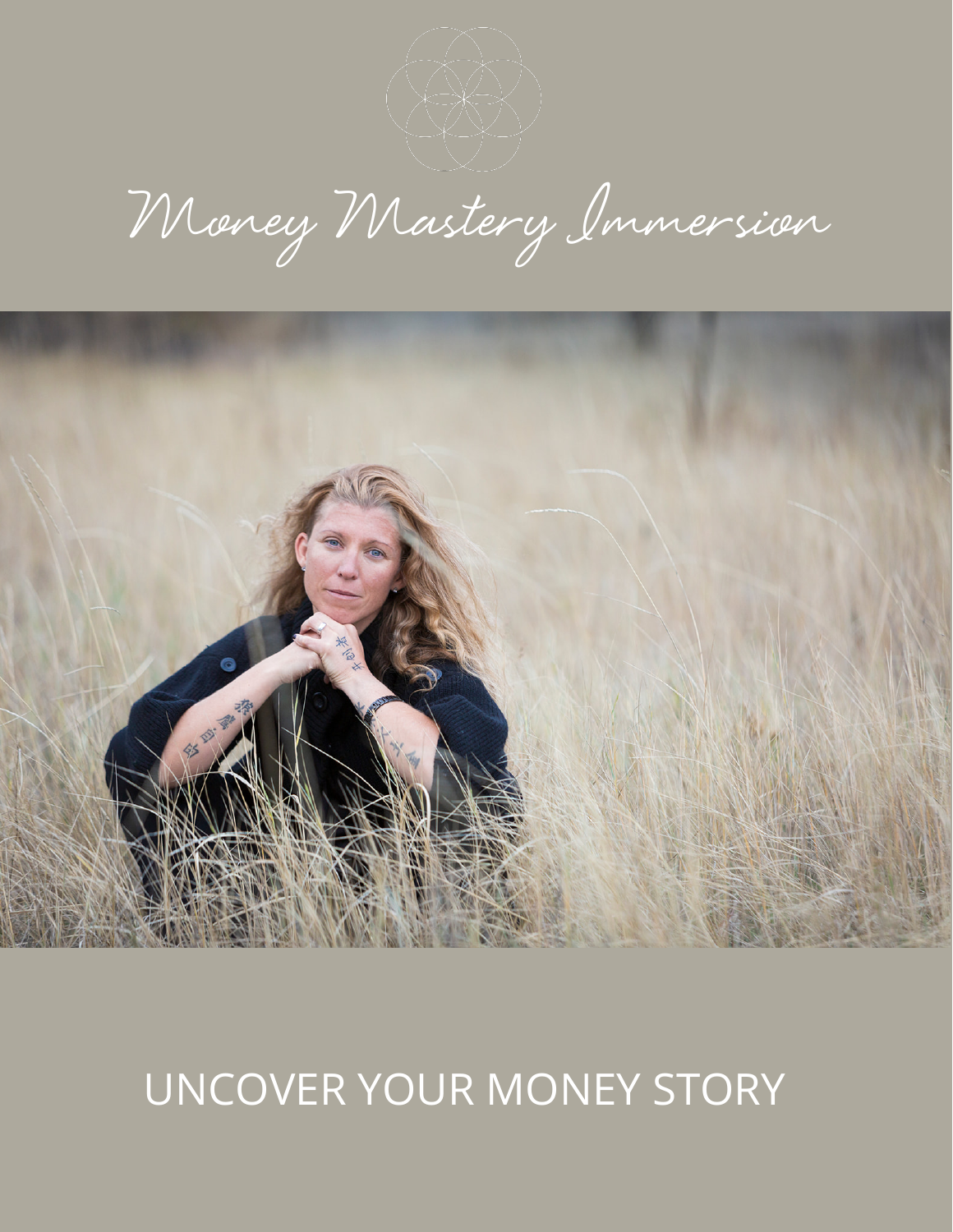In this playbook, we're going to focus on your money story, narratives, beliefs, fears, and thoughts. Everyone has a money story, including you, so this guide is all about figuring out what yours actually is.

Most likely, your money story was set when you were a child, based on what your community, society and family taught and modeled for you.

So often, when we bring that money story into our adult life, it doesn't serve us. It isn't supportive of what we require and it becomes a source of restriction, limitation and excuses. It's exactly like we are running on an old outdated operating system.

We're also going to look at your thoughts and words about money, and how they may be keeping you locked into financial restriction.

Our thoughts, beliefs and feeling state create our reality. You are literally the creatrix (like what I did there) of your external experience. Your external experience simply and only reflects your internal state. Which is a powerful level of awareness to acquire and integrate. You are constantly and always creating your reality, all we are going to do is start shifting your internal state, thoughts, beliefs and feelings to consciously align with what you require and desire.

In this playbook, we're going to evaluate how you talk to yourself and money and your ability to create and receive it.

Today, let's uncover the money monsters that have been holding you back and keeping you stuck in financial struggle.

> Let's do this thing! Blessings and love,

Alexandra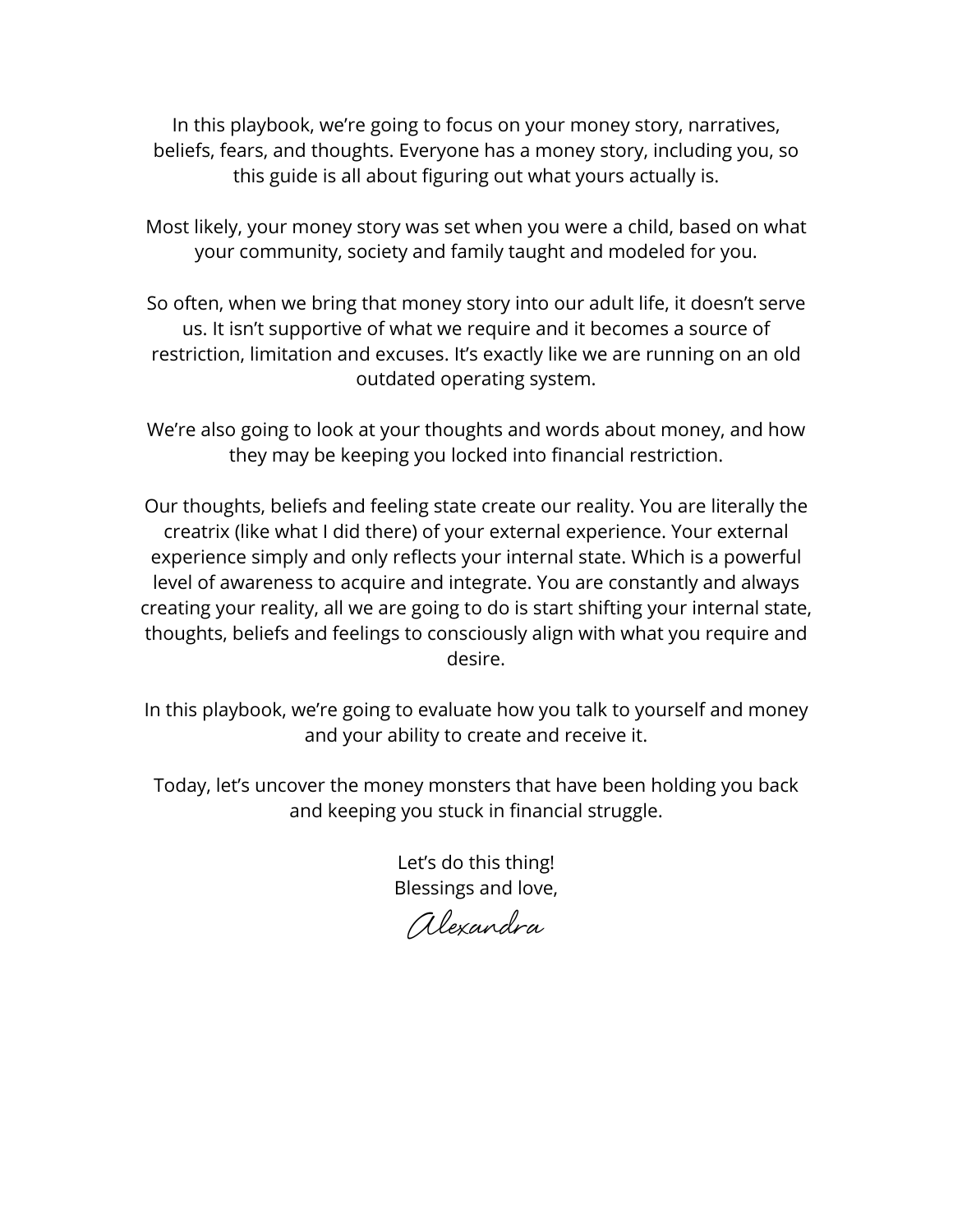# INTENTION

Intentions are essential to creating results you desire in your business and life. So what is your main desired outcome for this week's work? Write an open, raw, honest and loving letter to yourself. No editing allowed ;-)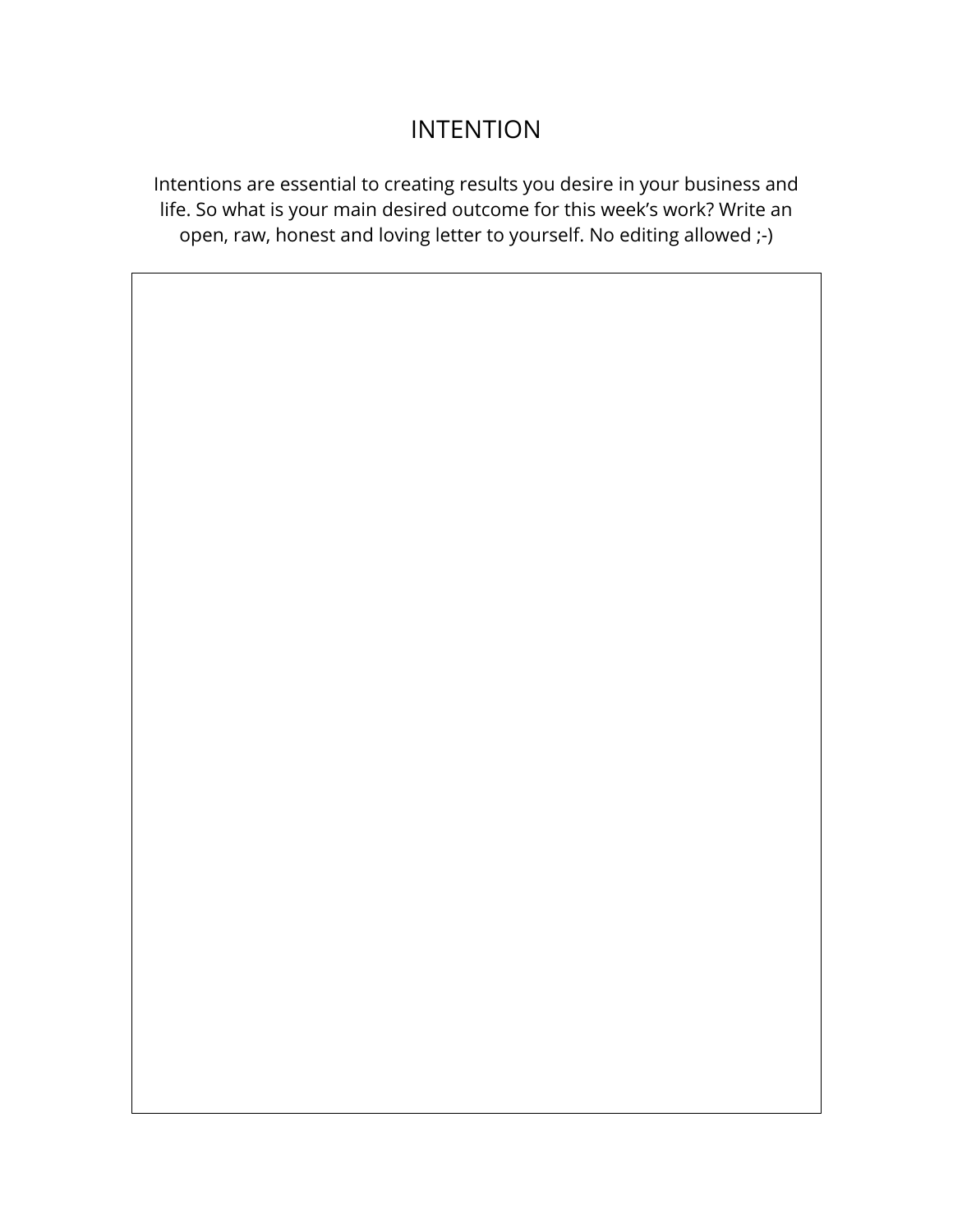# YOUR PAST

Your current financial experience will give you an idea of your past thinking. A lack of money is simply an indicator of what is going on inside on you.

If you feel unhappy, restricted, limited, disappointed, uncomfortable and disappointed with the number in your bank account/s, let's uncover what has been creating this experience of limitation, and lacking the money you require and desire.

Please note darling, that isn't about making yourself wrong, or judging yourself. This is simply shinning your light of awareness of what has been an unconscious way of Being and creating. You haven't, up until this point, been aware of a better way.

This week, it's now your time to open your eyes and heart to a new way of Being, thinking, living and viewing money.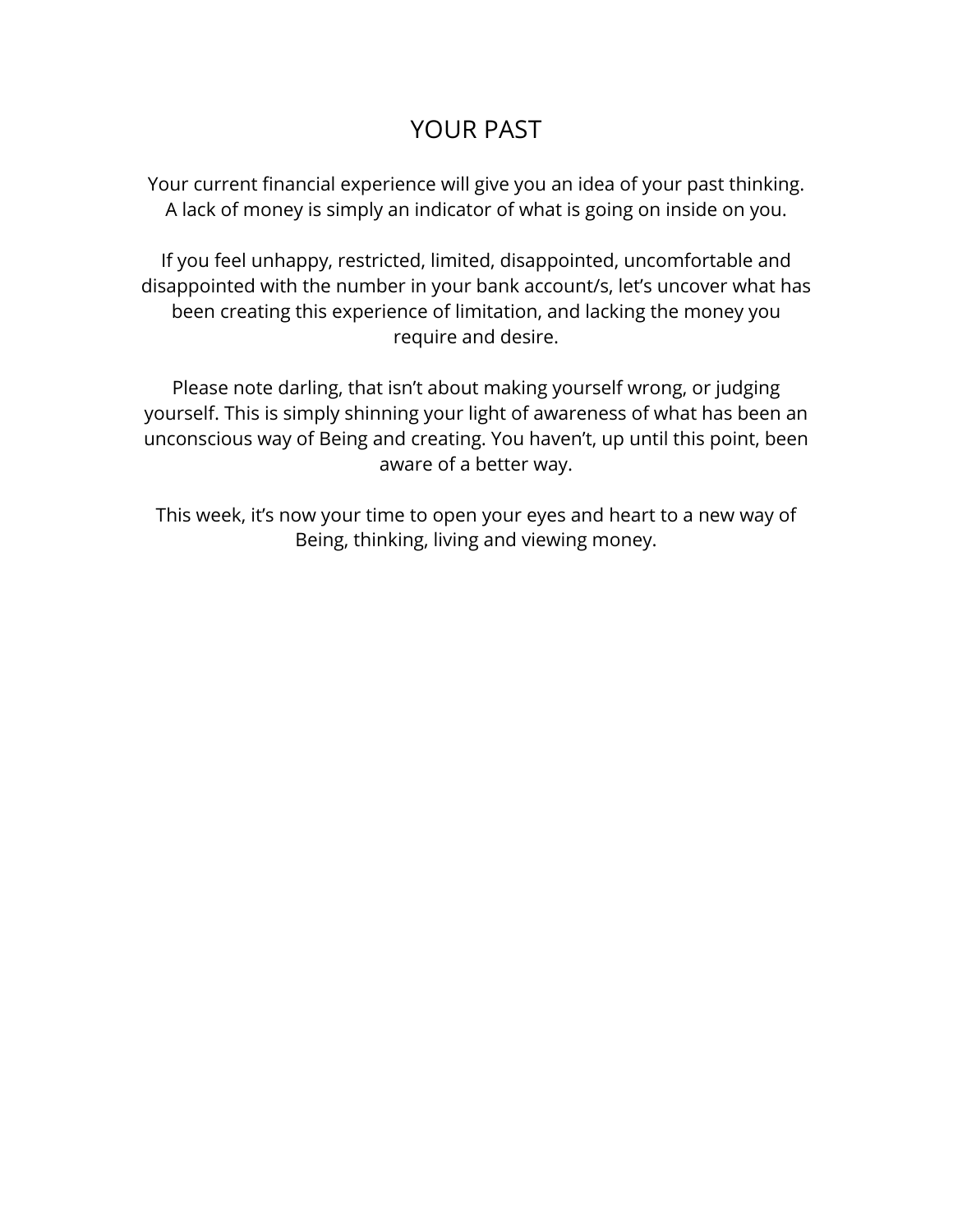#### YOUR WEALTH BLUEPRINT

Most people's wealth blueprint is set to generating thousands, not millions of dollars; some people's wealth blueprint is for generating hundreds, not even thousands; and some people's are set to below zero. The reality is most people don't tap into their fullest potential. Most people choose mediocrity, rather than their greatness. Most people choose limitation rather than abundance. Most people go throughout their lives unconsciously creating. They are asleep at the wheel. They think and work on a superficial level – based only on what they can see.

Most of us but our attention on the results, what is occurring outside of ourselves, we focus on the creation itself. But what is it that creates the actual results? It's the person (creatrix) and the creative process that creates the results.

It's what is within that create what is without. It's the invisible that creates the visible. It's the intangible that creates the tangible. Many people think that just by making more money, it will shift their wealth blueprint, but that is not the case. Money is never the problem – it is an indicator of what is going on within – fear, worry, insecurity, who-am-I-itis, limiting beliefs, doubt.

For example, when we are broke, we fear we won't ever be able to make money or have enough. When we do make money, we fear losing it or going back to a place of not having enough. That's why it's so important to uncover the story that you are operating under and creating from. Your money story.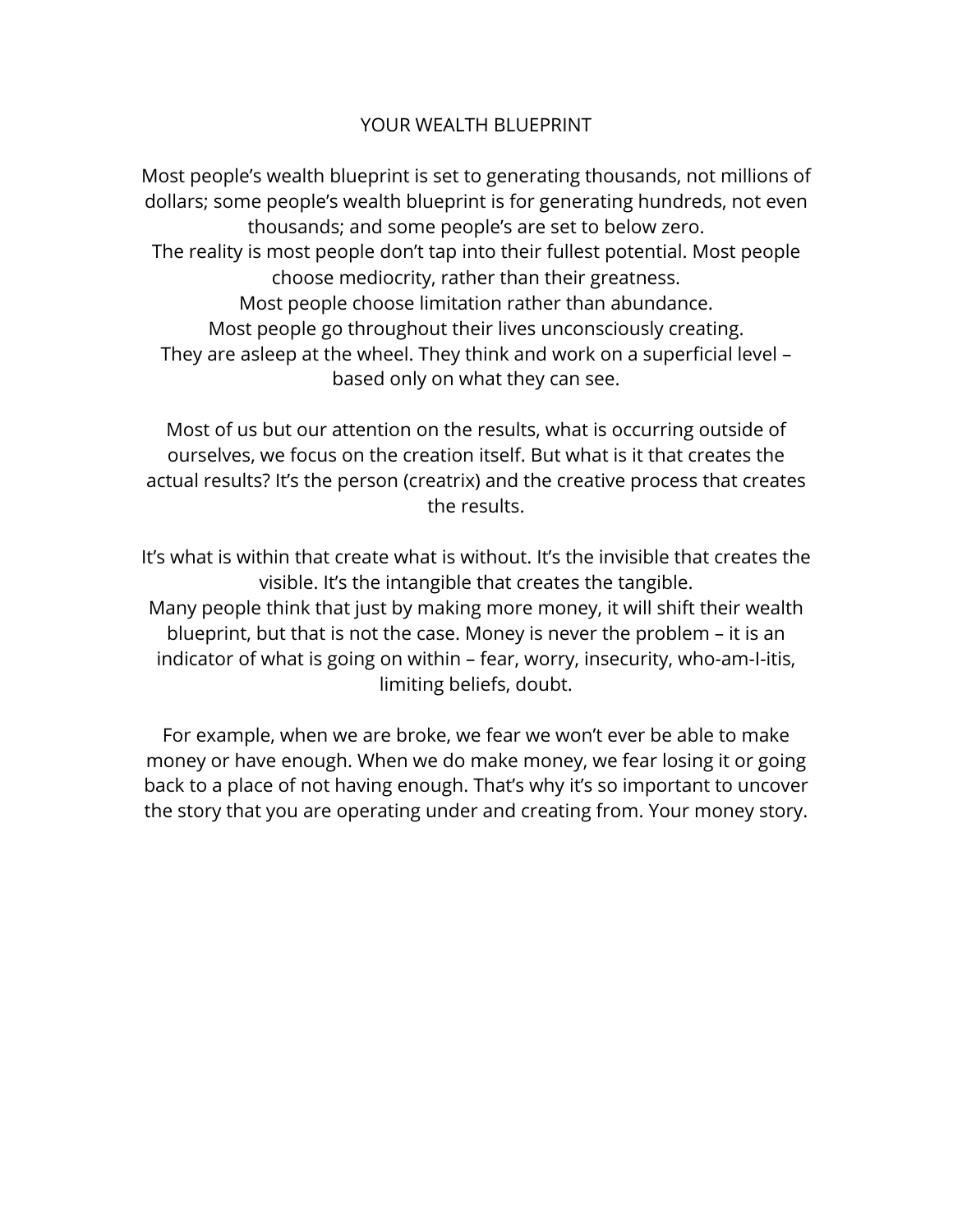#### COMMON MONEY STORY

Here are a few common negative stories. Simply see if any of these resonate with you. If they don't then there is no need to spend any more time with them or on them.

I'm bad with money. I can't save. I never have enough. I can't make enough. I feel guilty and ashamed for my debt. I won't be loved or accepted if I have more money. Desiring more money is greedy. In order to make money I have to work really hard, because success is hard to achieve. I'm bad at paying off debt. I always have to evaluate every purchase. I can always get it cheaper. Money doesn't grow on trees. Living within my means is the best way to live. Wealthy people are assholes. Rich people are fat. Only skinny people can be rich. I never have enough money for what I desire. I'm not deserving of my desires. Life is too expensive. I have expensive taste so I need to marry a rich partner. I'm selfish if I put my desires first. Money flows into myself and then all of it flows out again. Money comes from men (this was a big one for me). Money comes in and then something happens and I loose it again. My family and friends will reject me if I have money. Other people will just want me for my money. I can't be trusted with money. Money ruins relationships.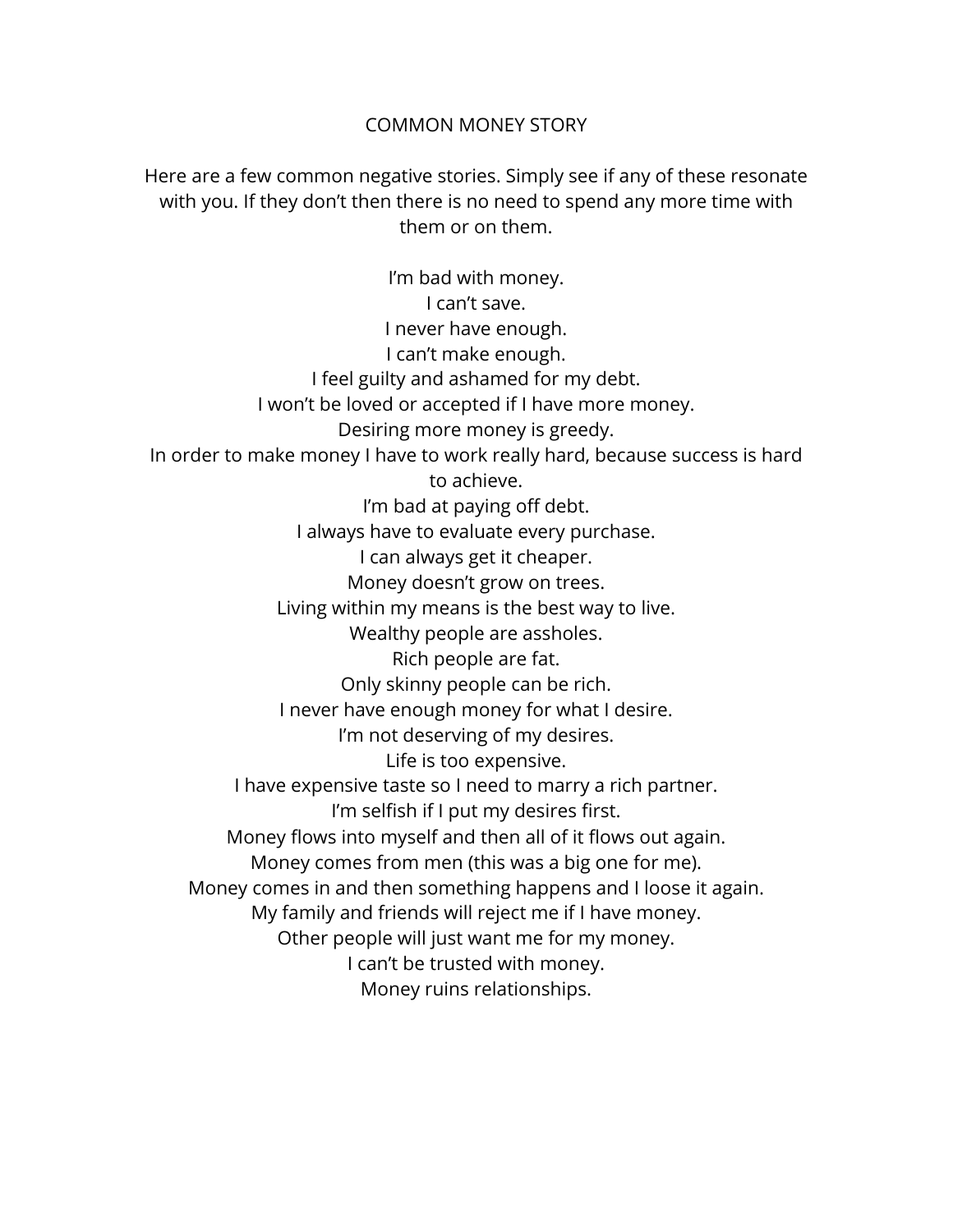#### YOUR MONEY STORY

Let's go deeper and get more specific by taking a look at the thoughts that pertain to you as a successful woman and to your Divine vision and desires.

What do you think and feel are your current money stories?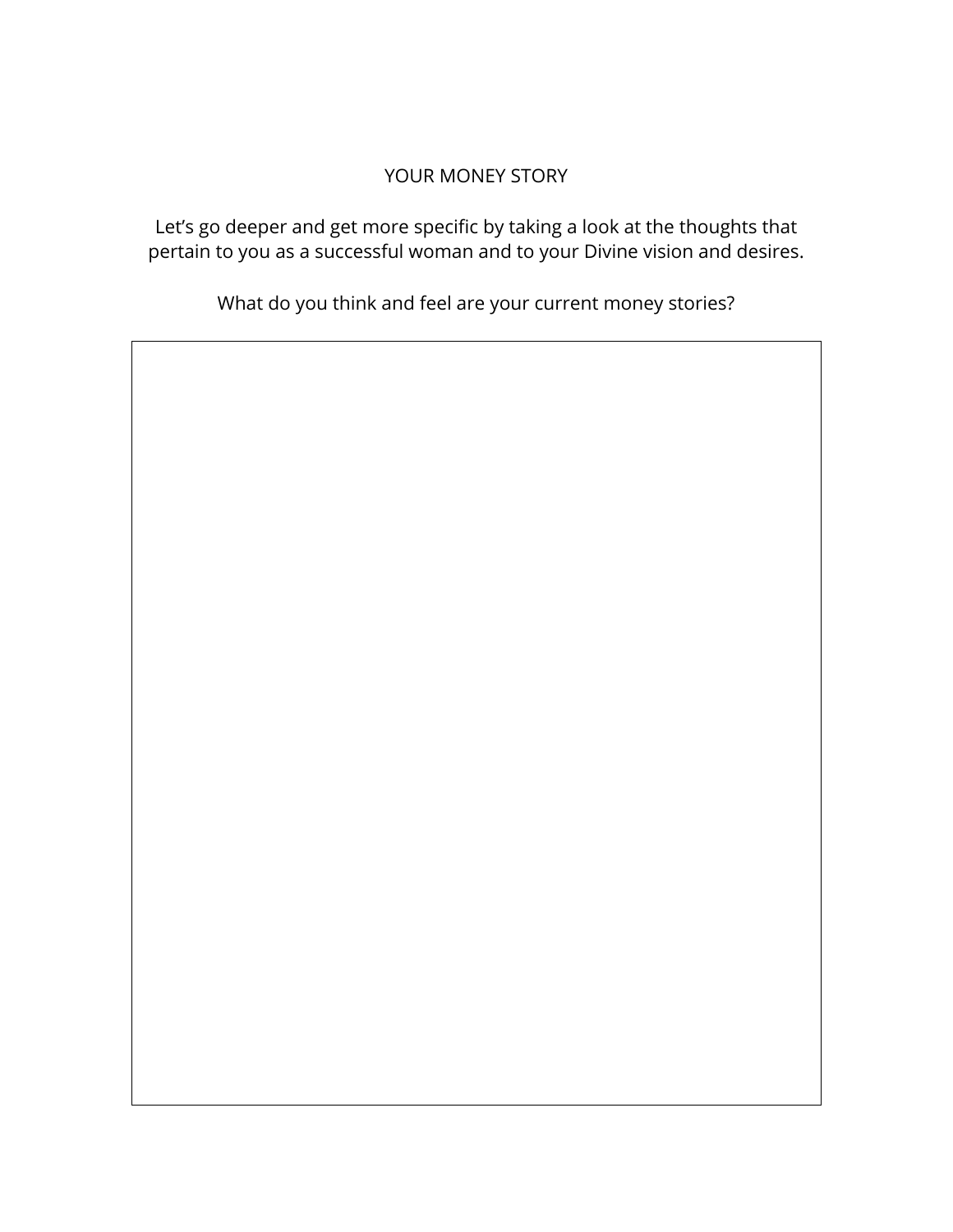Describe your current relationship with money.

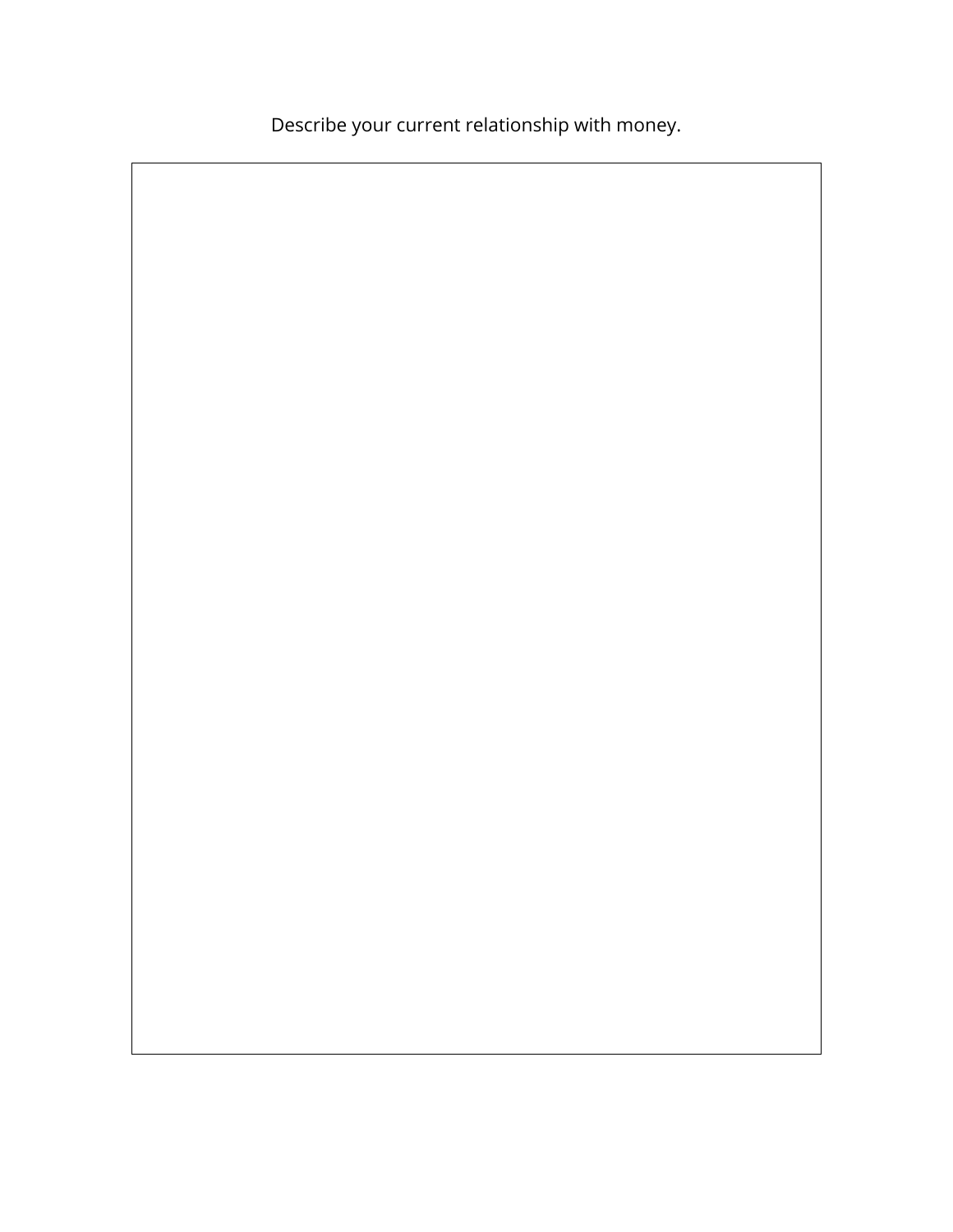What did you learn from watching your family?

What did your family actually tell you about money? (Note: not talking about money tells you something too.)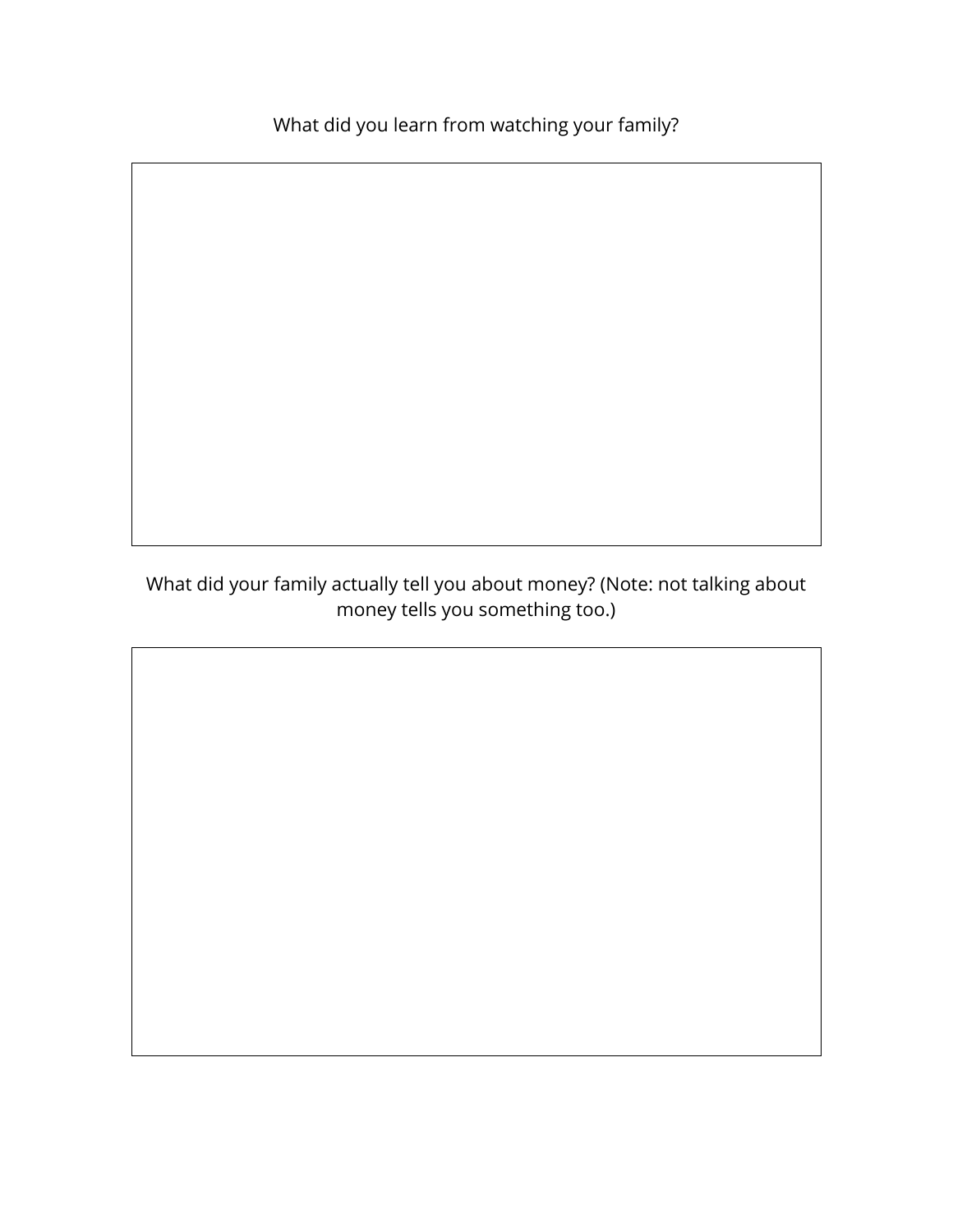What is your earliest experience/memory around money?

What did you think or believe about money as a child?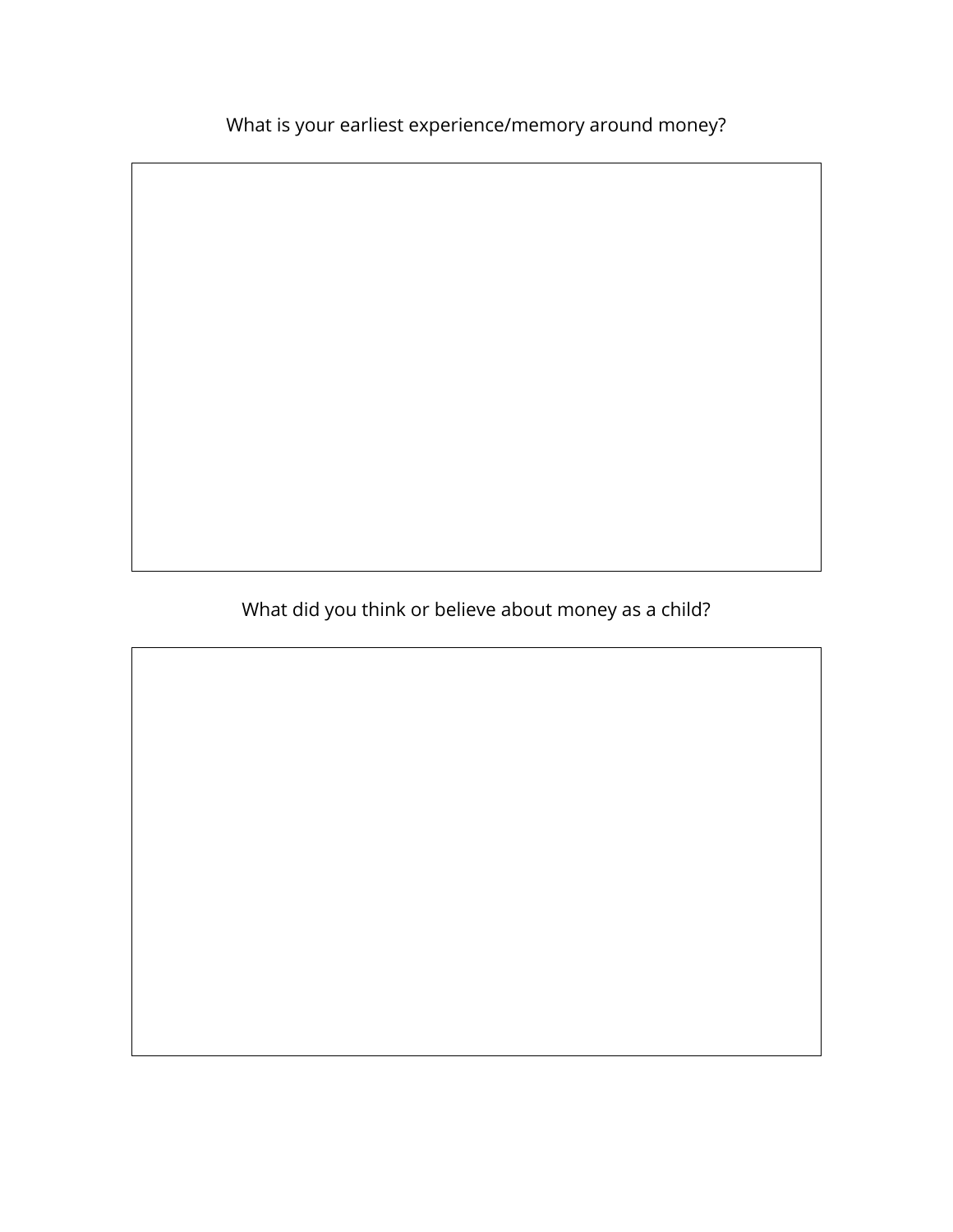### What was your thoughts and belief about money as a teenager and young adult?

Was there a point in time that money became more negative or more of a struggle for you?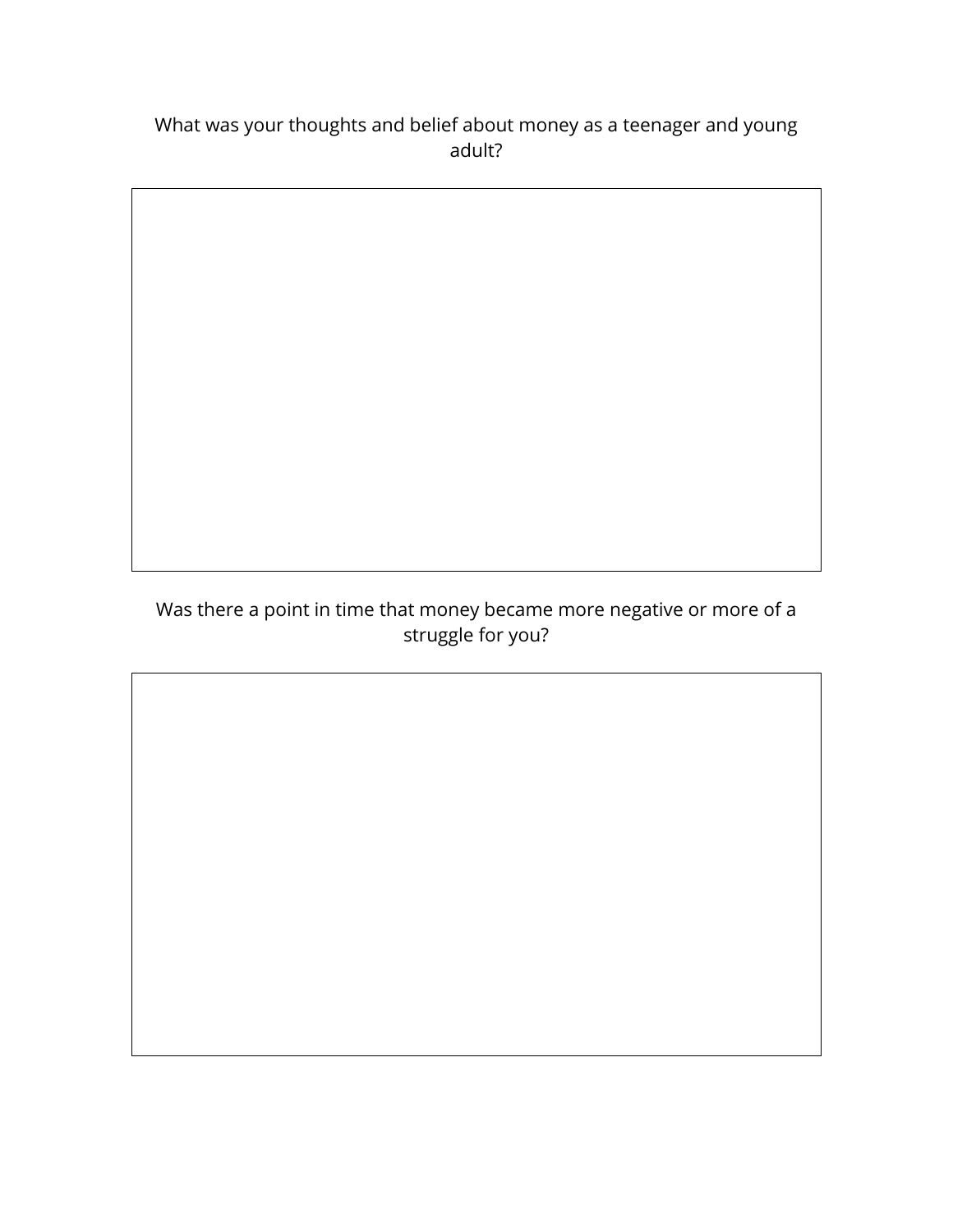How do you feel about this new level of awareness?

Without thinking to much, when you hear the work MONEY, what other words or emotions come to mind straight away? Why do think that is?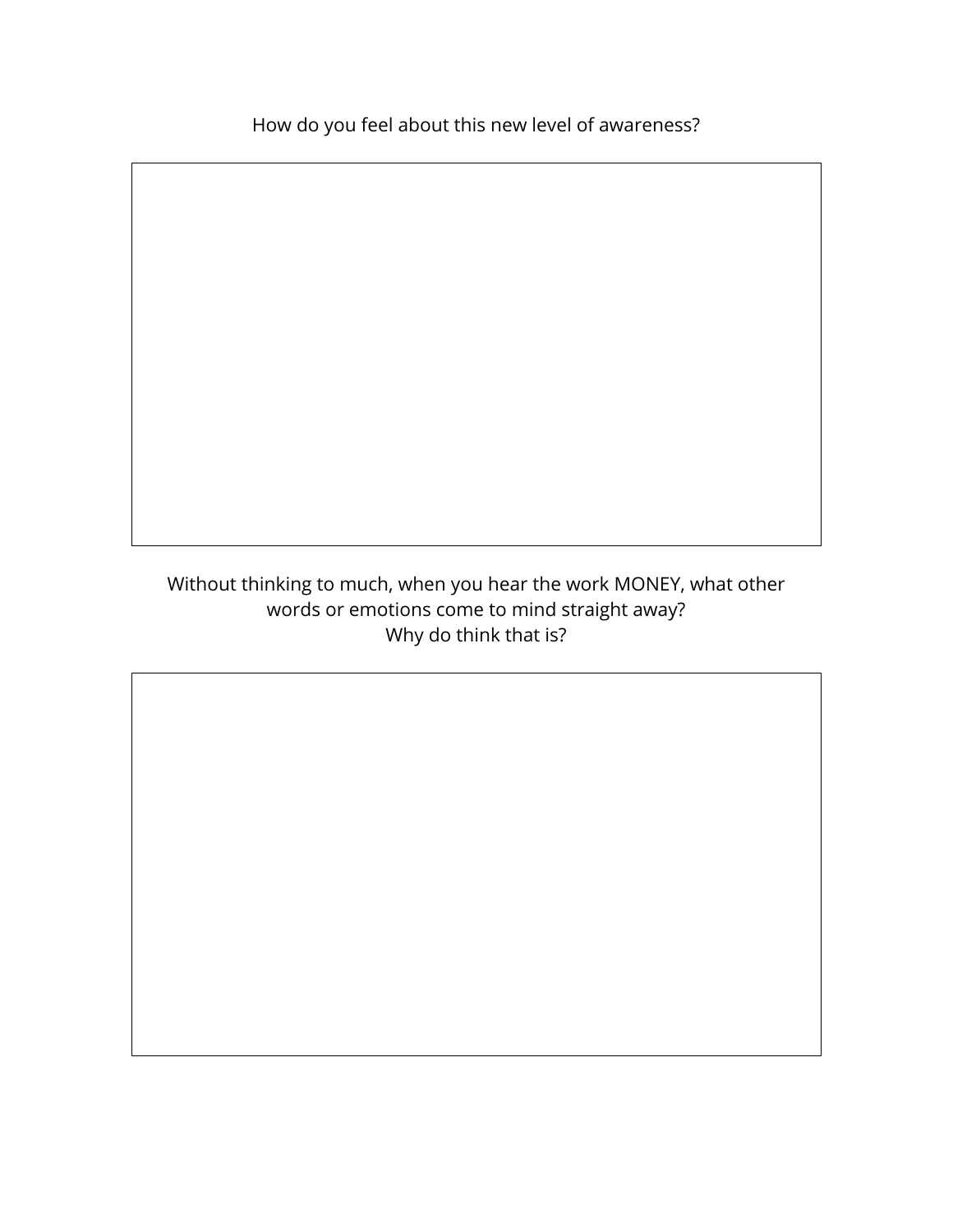What words and/or phrases do you use to describe money to yourself and others on a daily or weekly basis? How do you talk about or refer to money?

What has been your best experience with money? How long ago was that? How often do you think about that experience?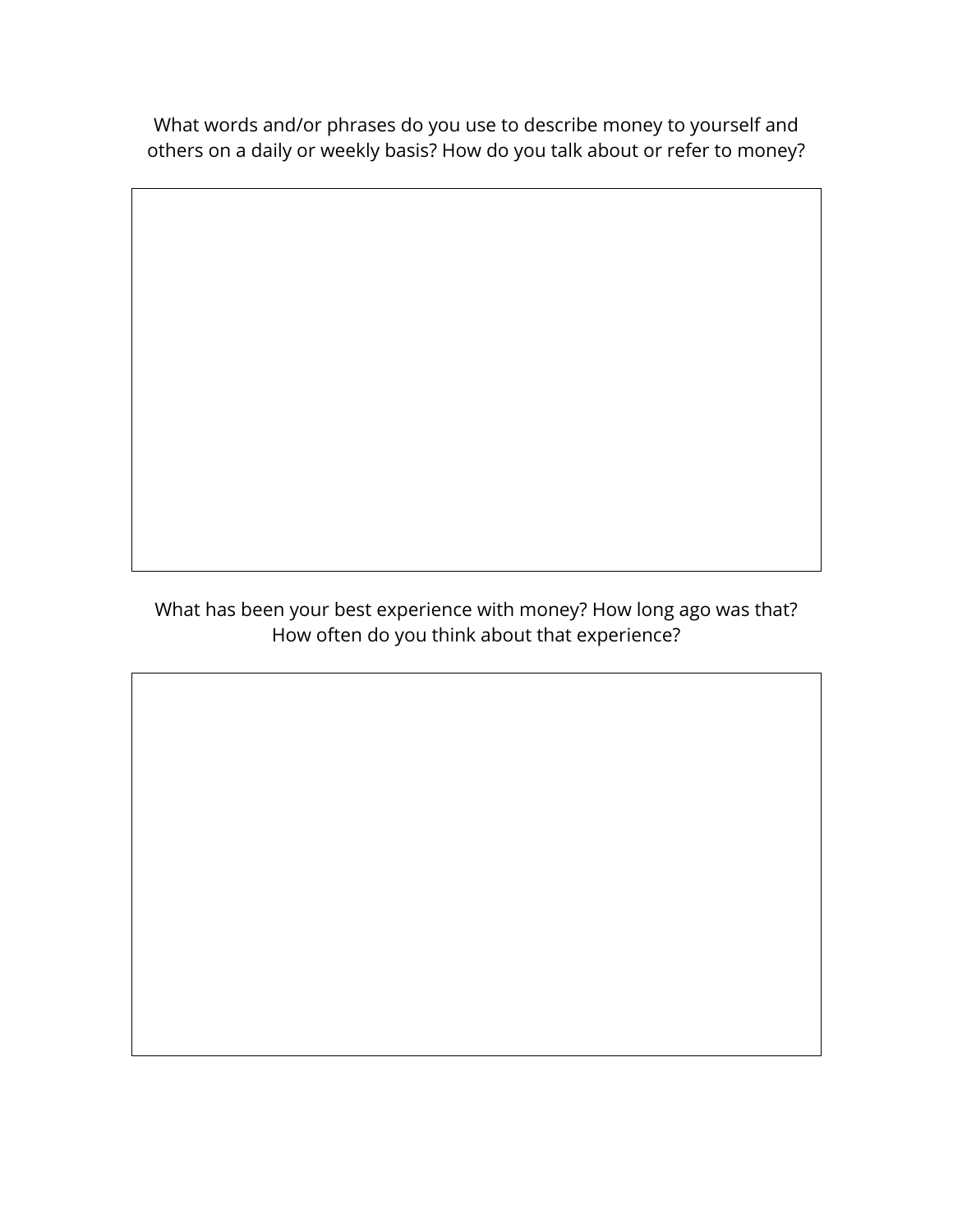What has been your worst experience with money? When was that? How often do you think about that experience?

What is the biggest pain when it comes to money and your finances?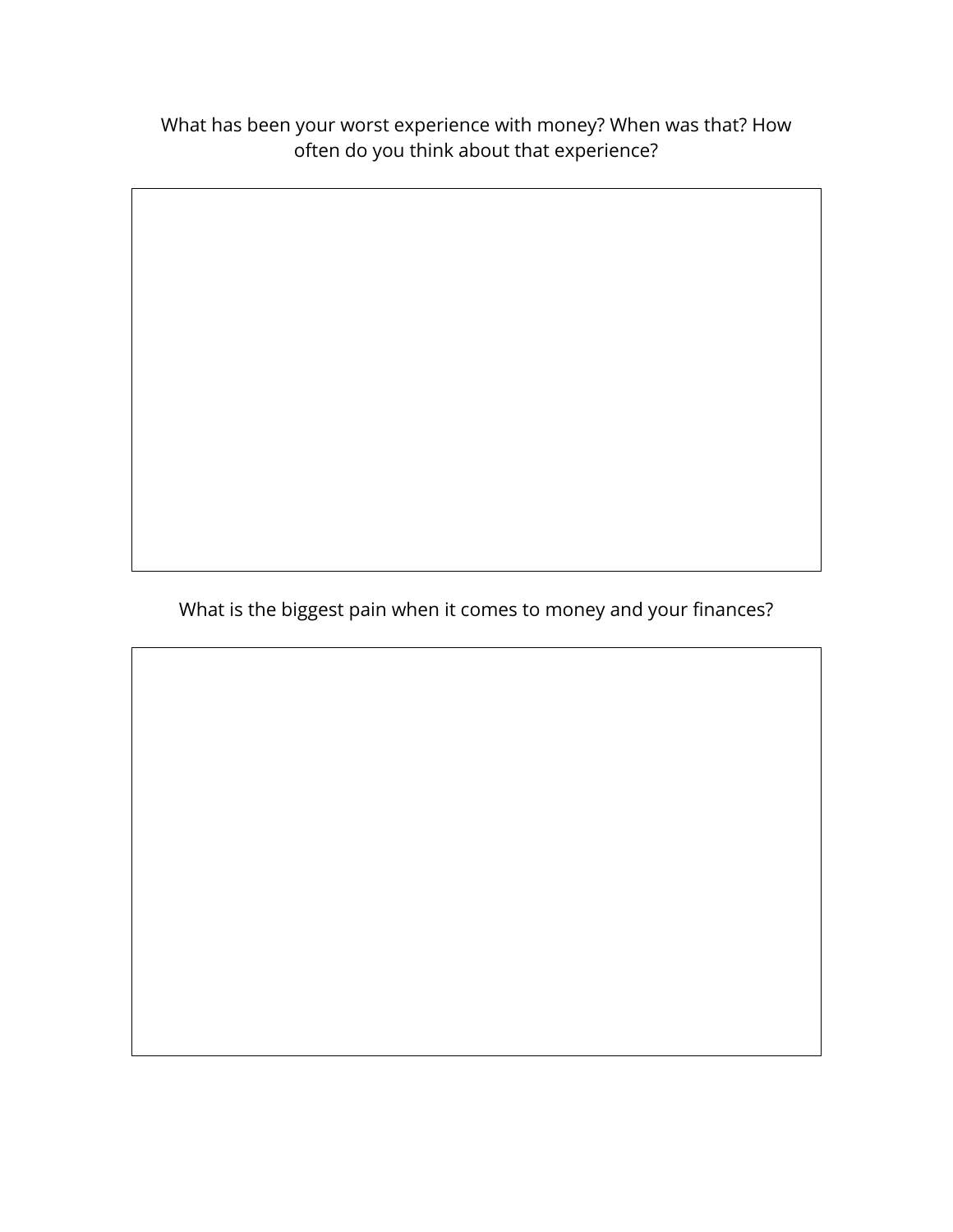What and who do you associate money with?

# What's your #1 money frustration?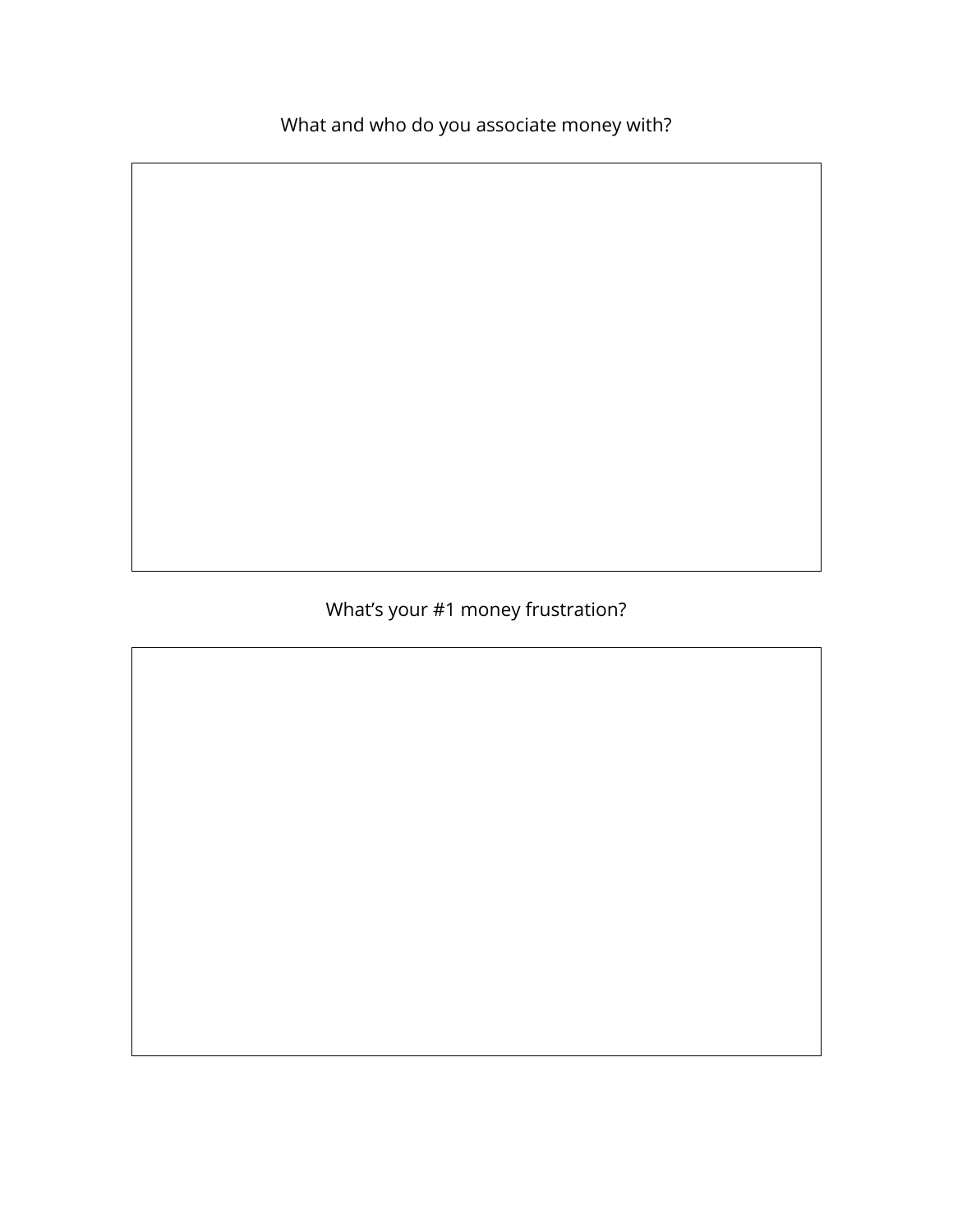How often is that frustration on your mind?

# How often do you think about money?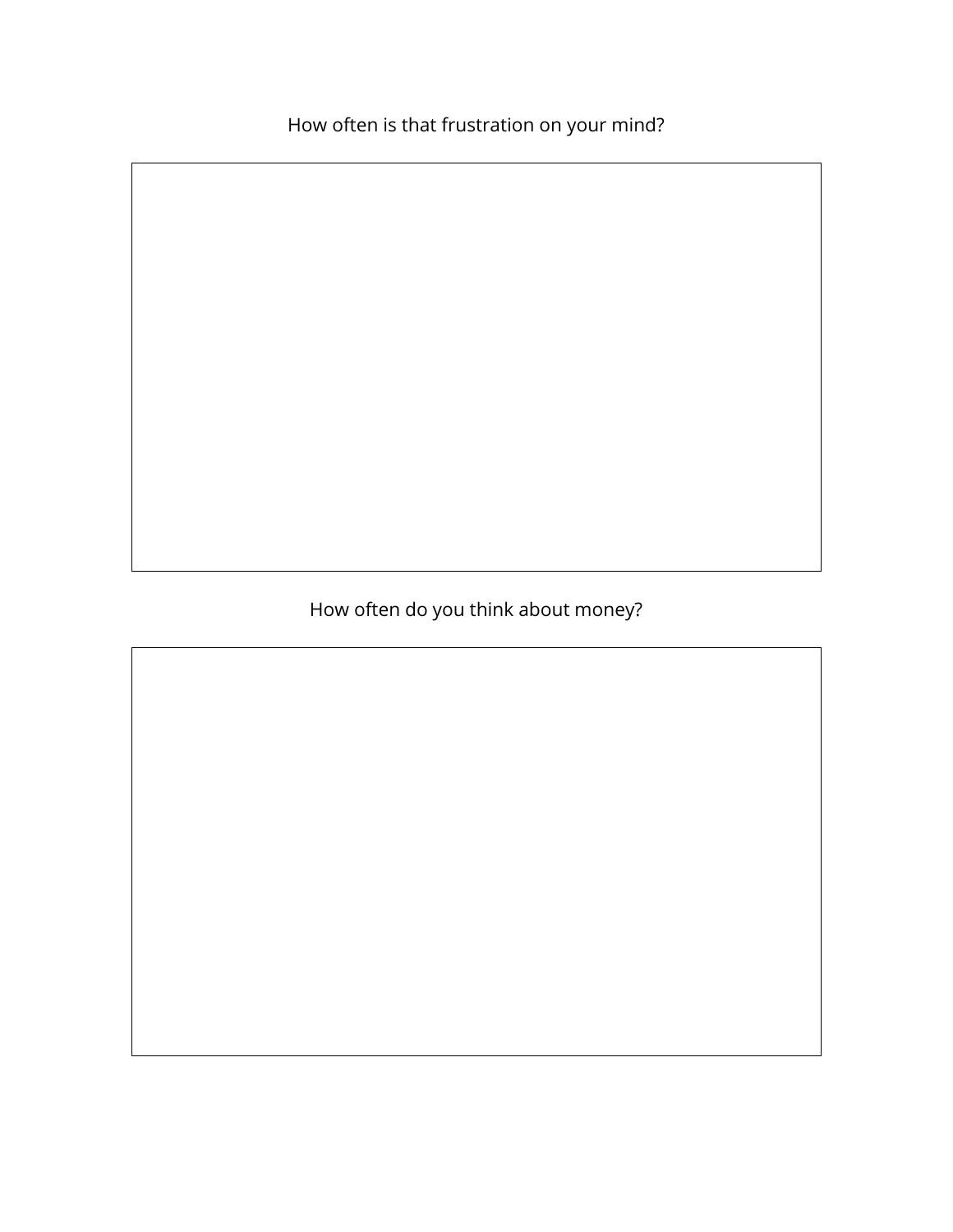What do you dislike spending money on?

# What do you love spending money on?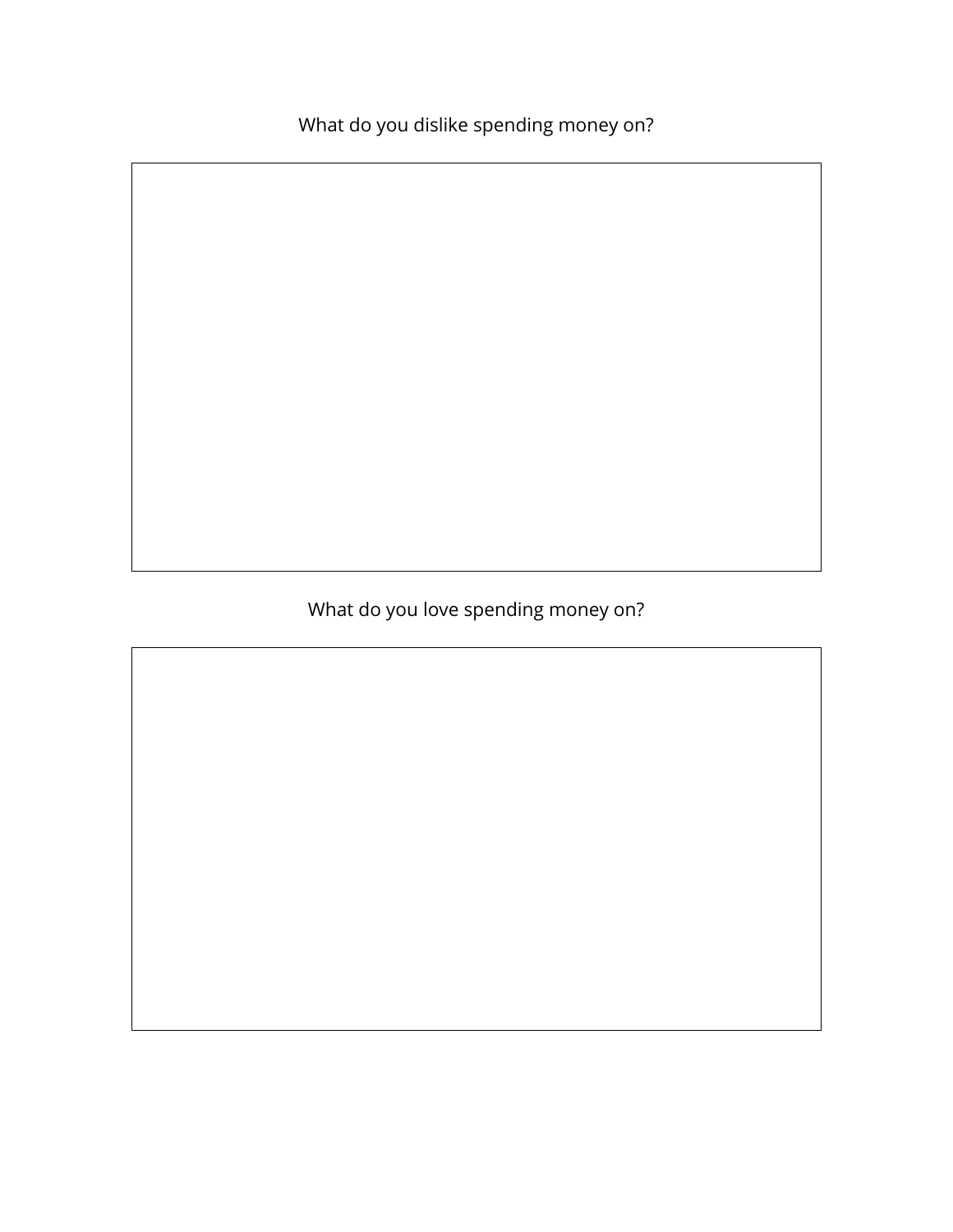If money were a person in your life, what would that person be like, how would they treat you, how would you treat them, and how strong would that relationship be?

How do you feel about your answer above?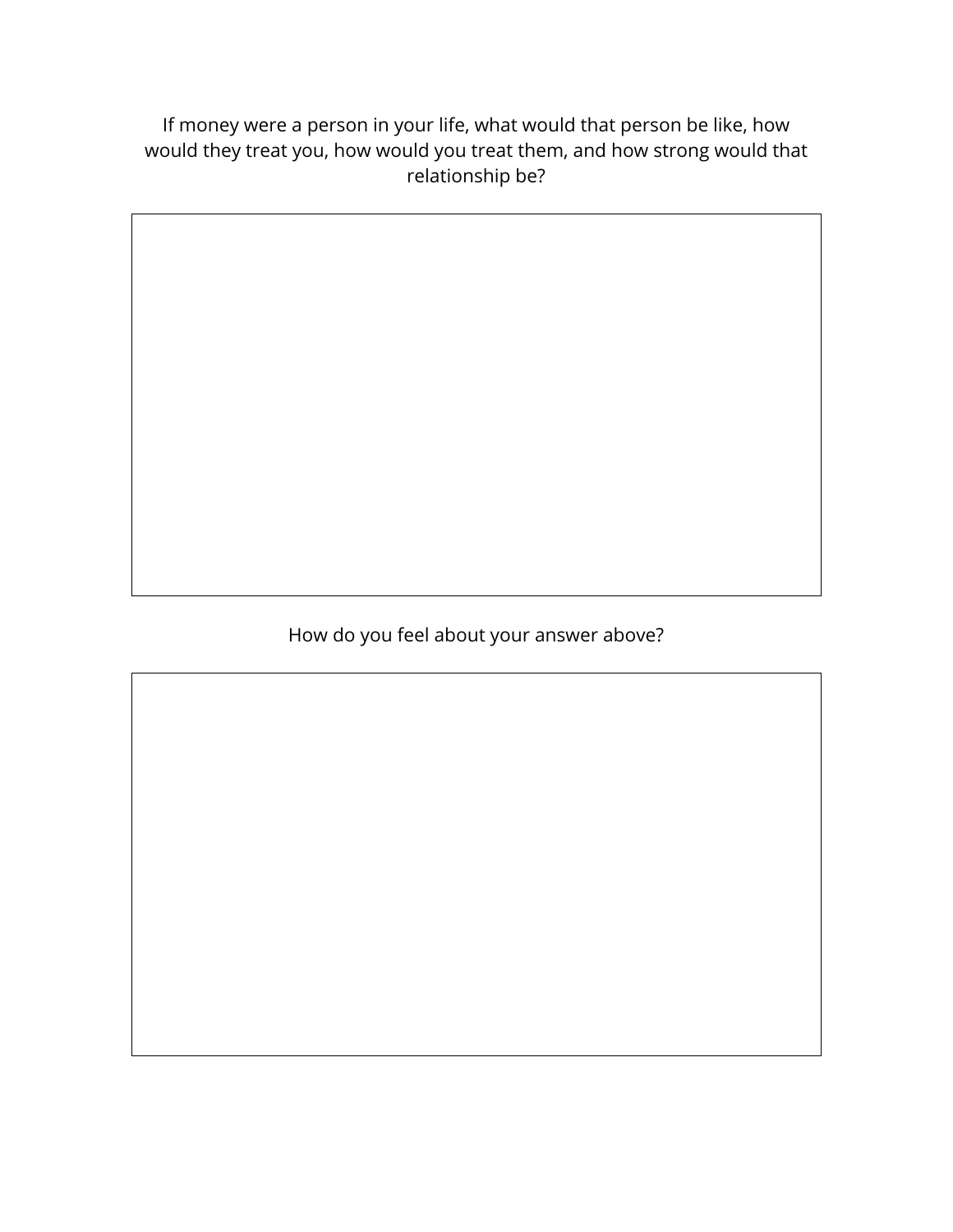Describe your doubts and stresses around money.

## What feelings or sensations do you feel in your body when you think about money?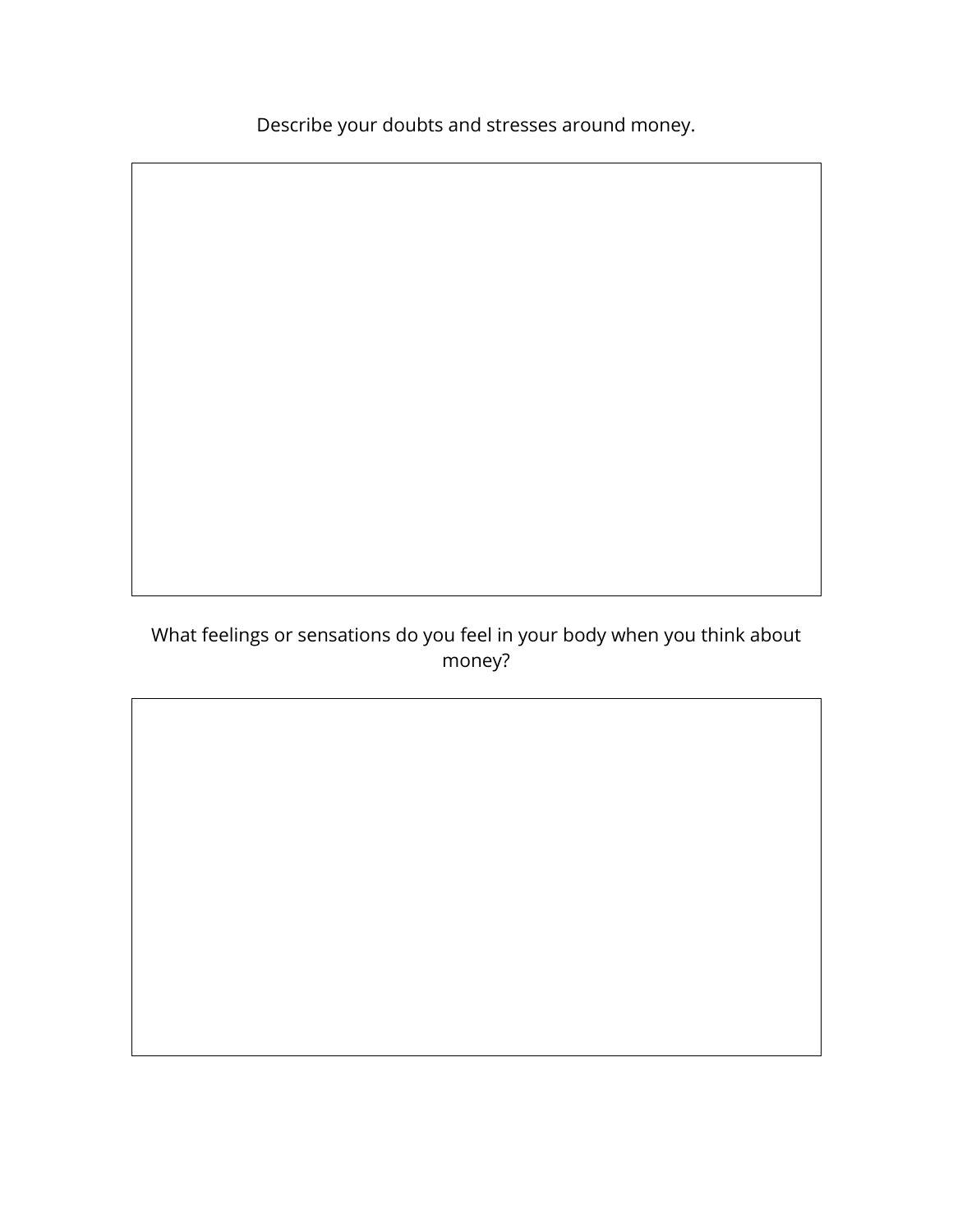In what ways do you beat yourself up regarding money?

What have you not forgiven yourself for in terms of money and finances?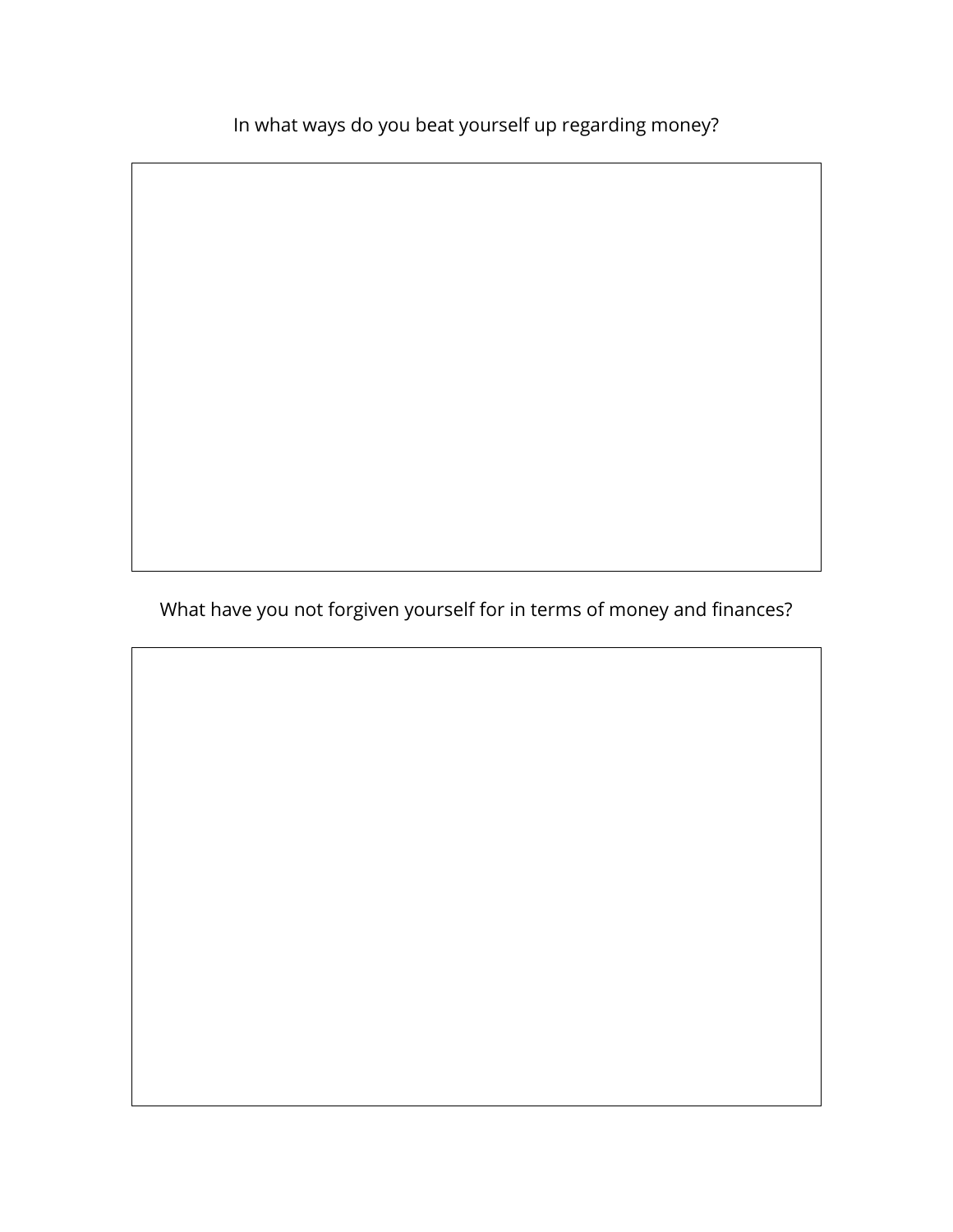#### MONEY BELIEFS

# What is your core belief about money?

What do you believe about your ability to be wealthy?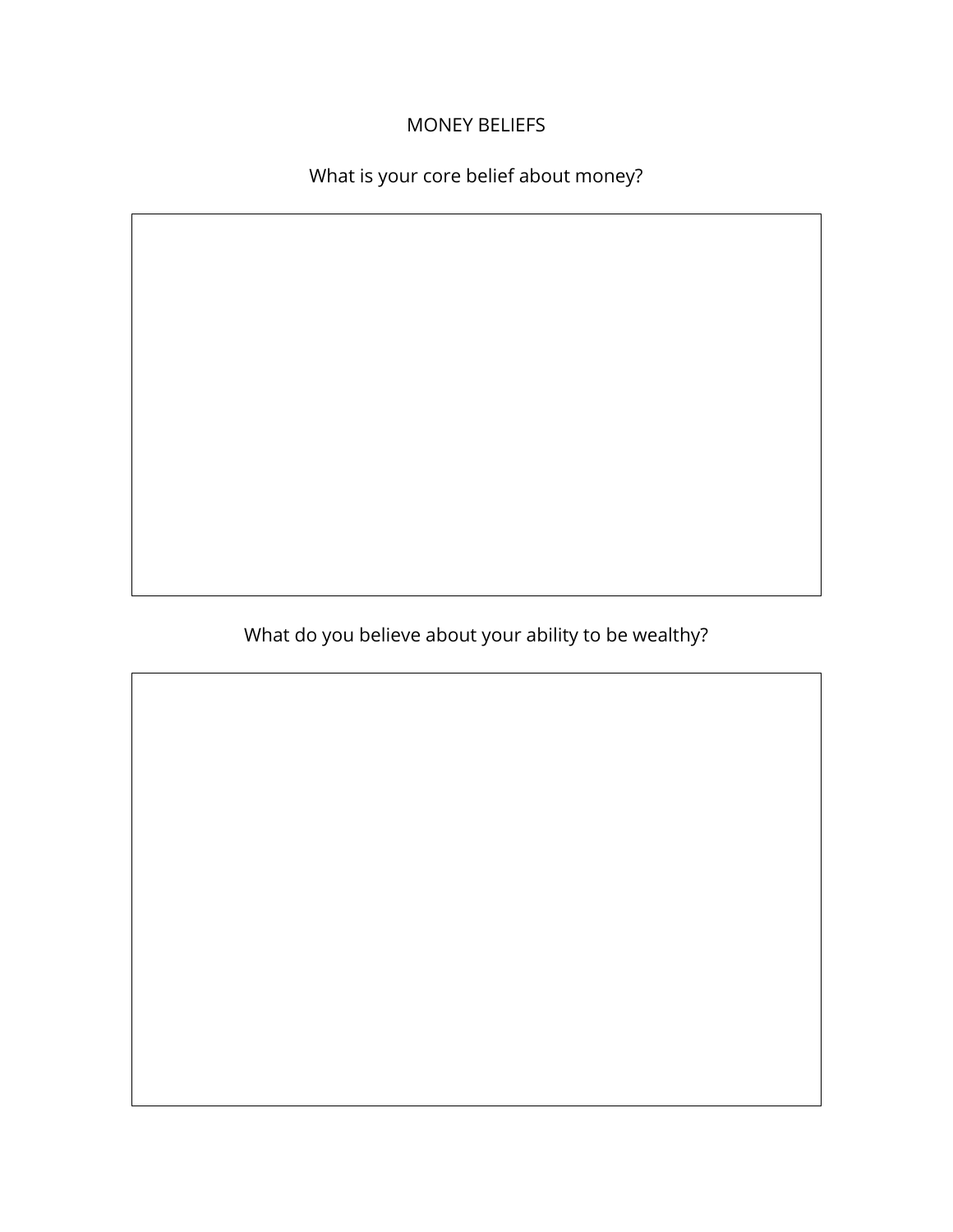What are you telling yourself about your ability to make/create money?

What do you think and believe about people who have 'a lot' of money?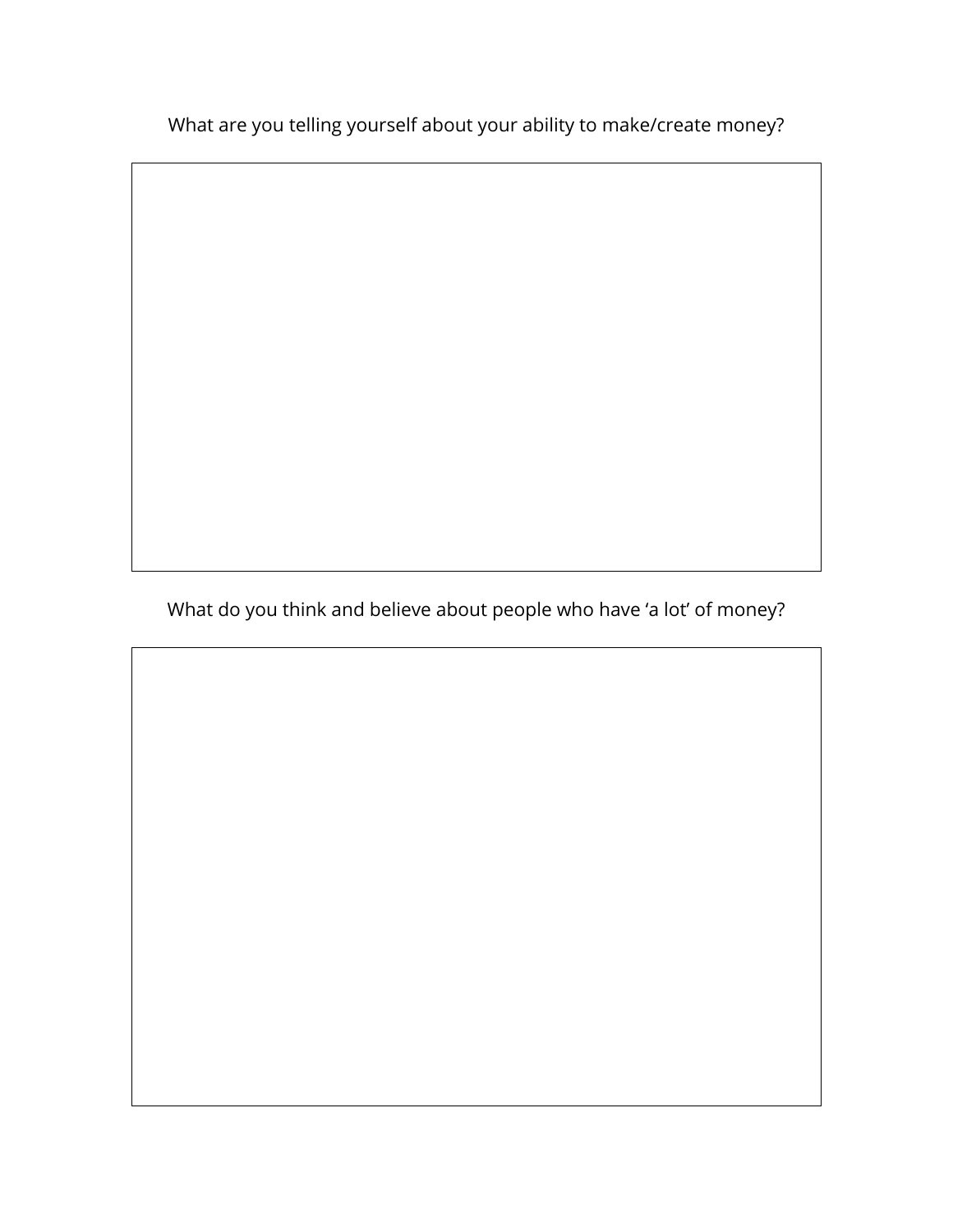What is 'a lot' of money to you?

Where does that belief about rich people come from?

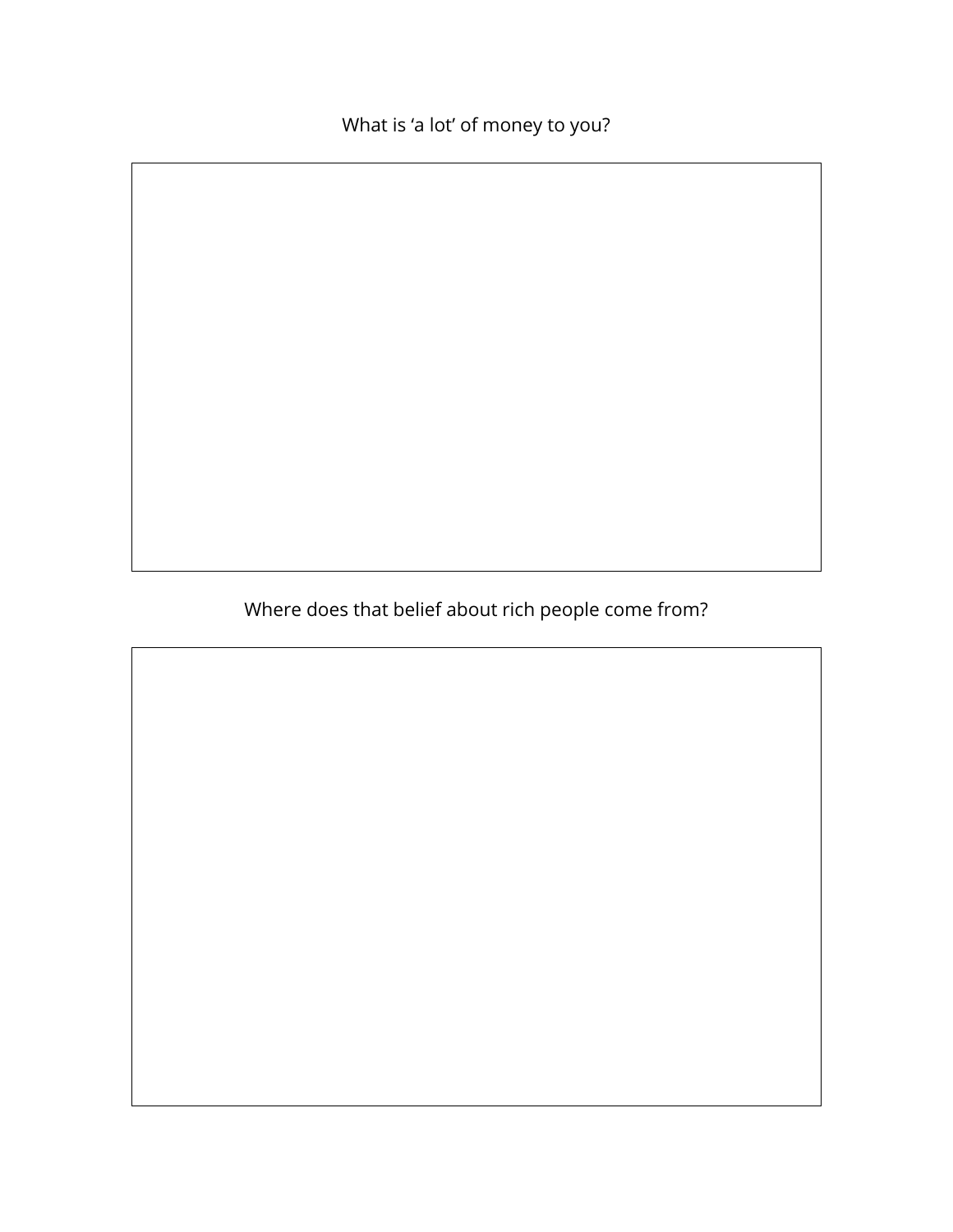What do you believe about poor and middle class people?

## What are your thoughts and beliefs about investing in you, your business and your desires?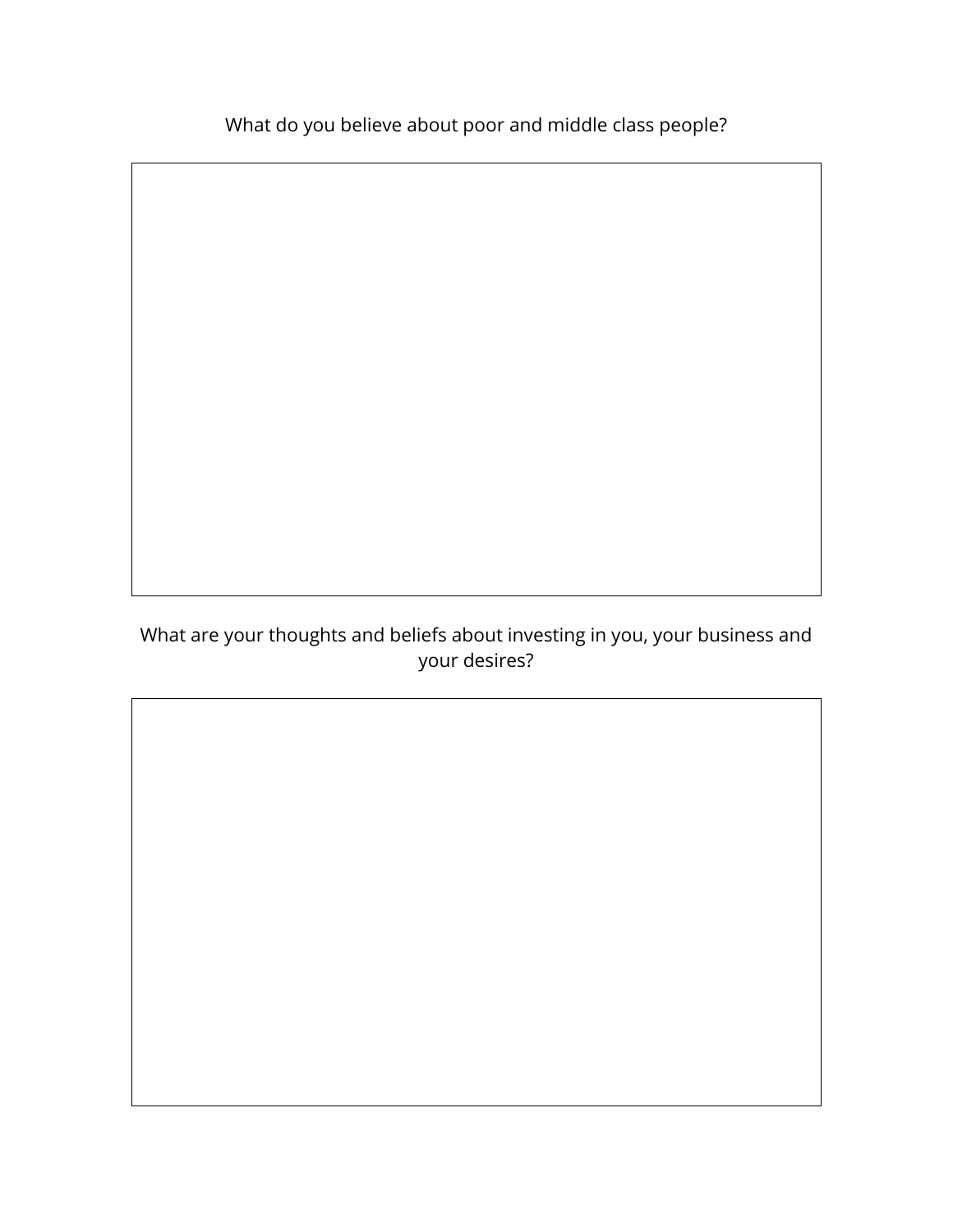## What are you beliefs around credit cards and debt? Where and who did you get that from?

## Do you believe that having more money makes things easier or more complicated?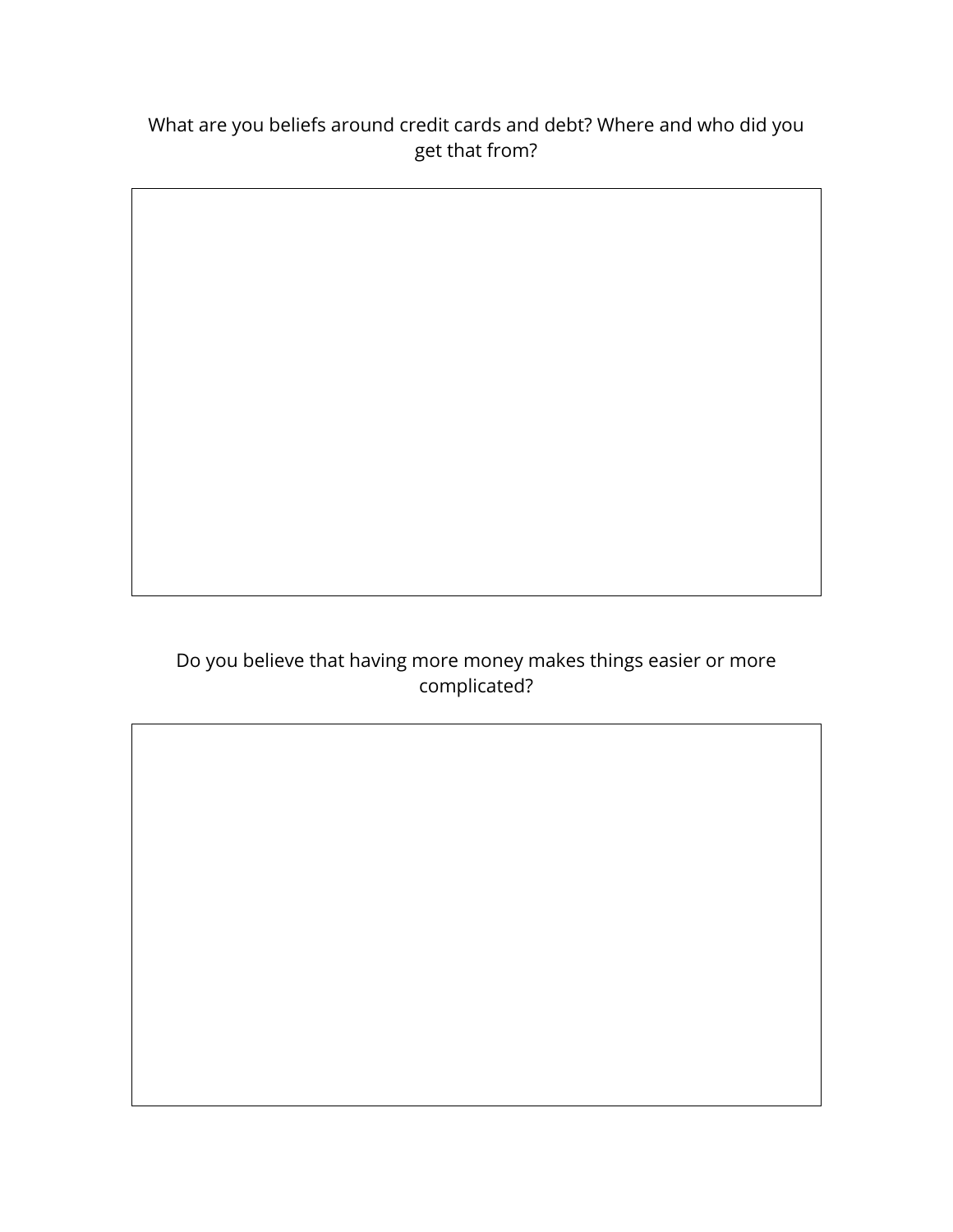Do you believe that you have the potential to earn as much money as you require and desire? If not, why not? If so, why so?

Do you believe that be of service to others means you shouldn't make a lot of money?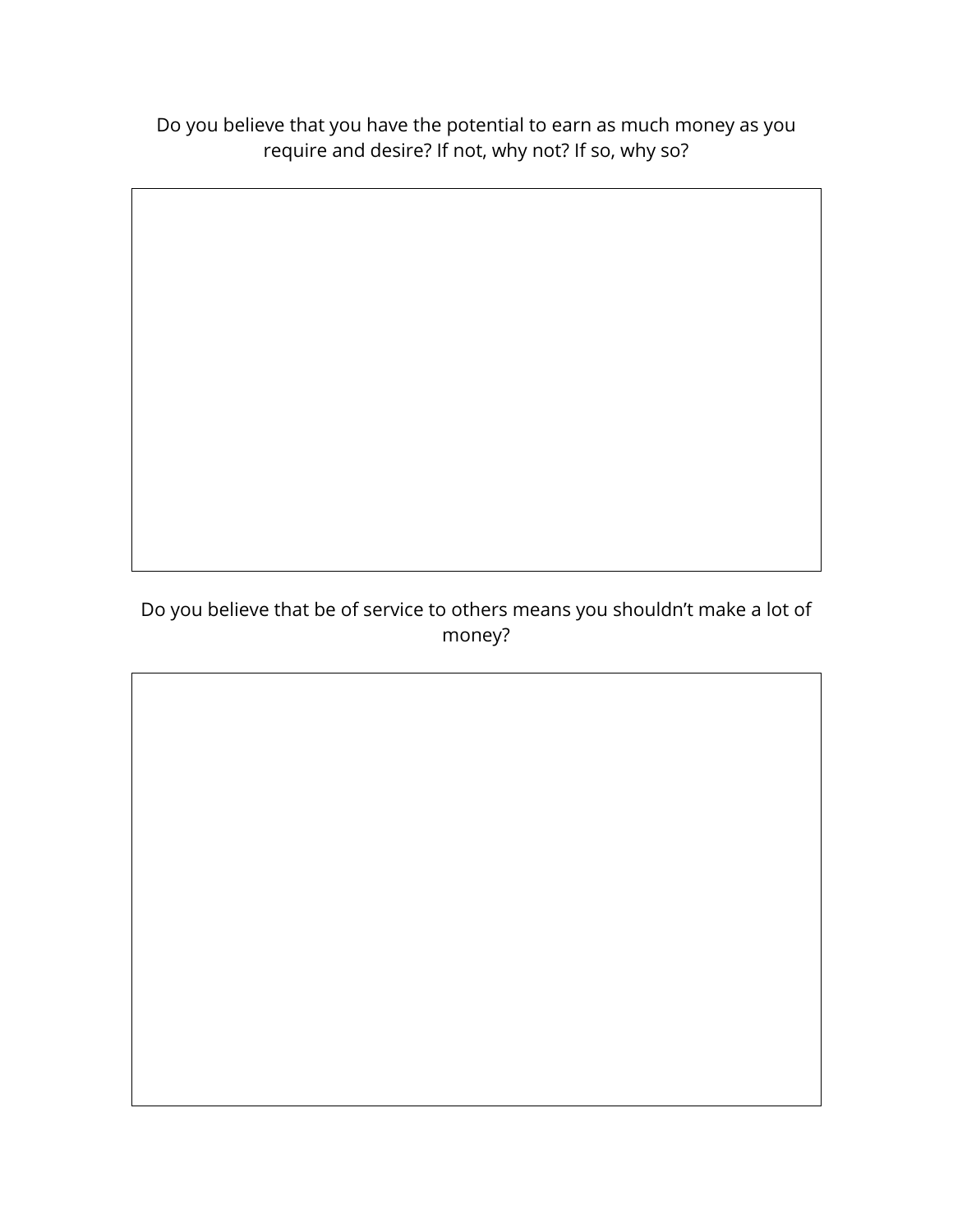Where do you believe that money comes from?

Do you believe that you deserve to charge at least what you paid for this course today or one day in the future?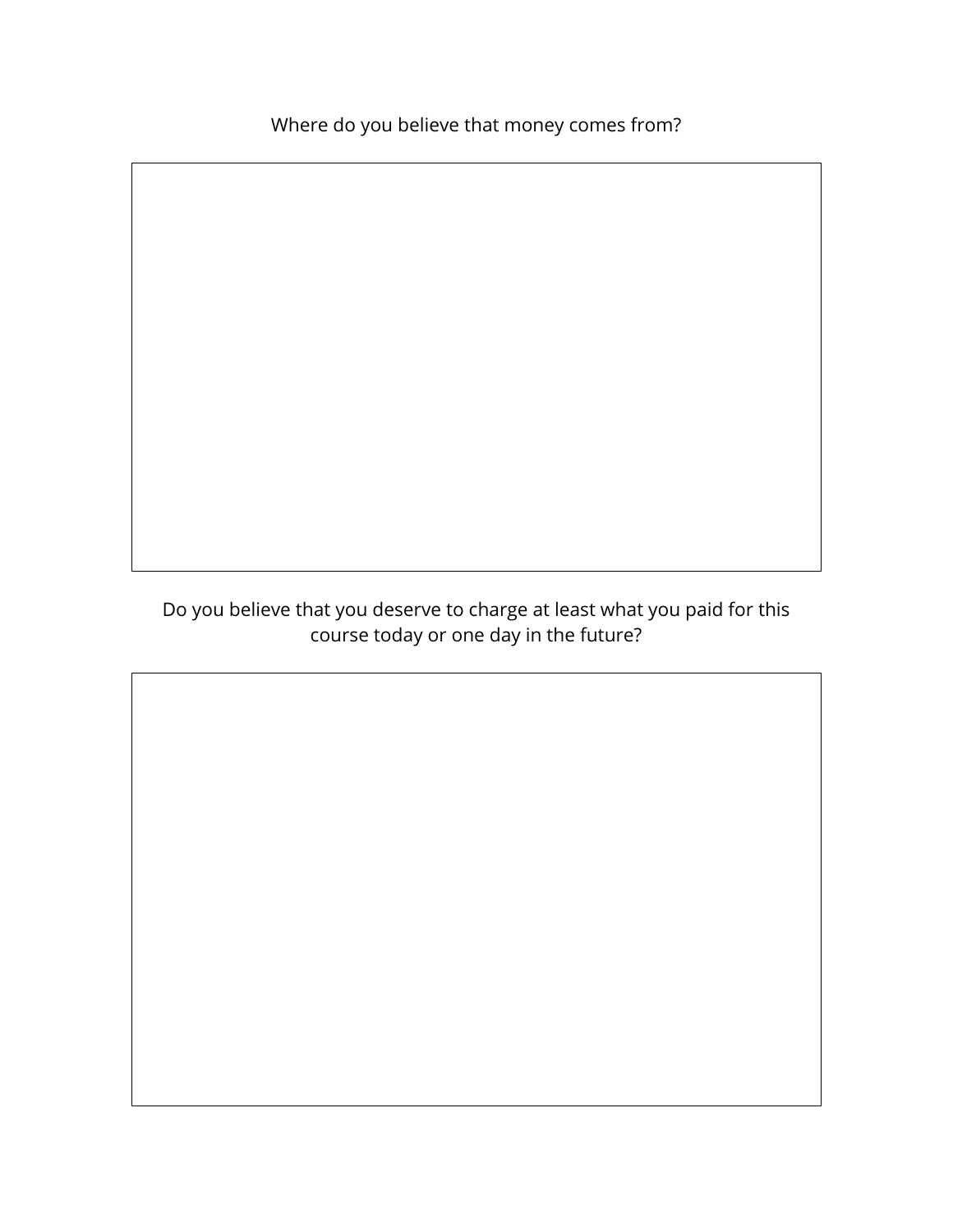#### MONEY FEARS AND WORRIES

What are your core fears about money?

What scares you about money?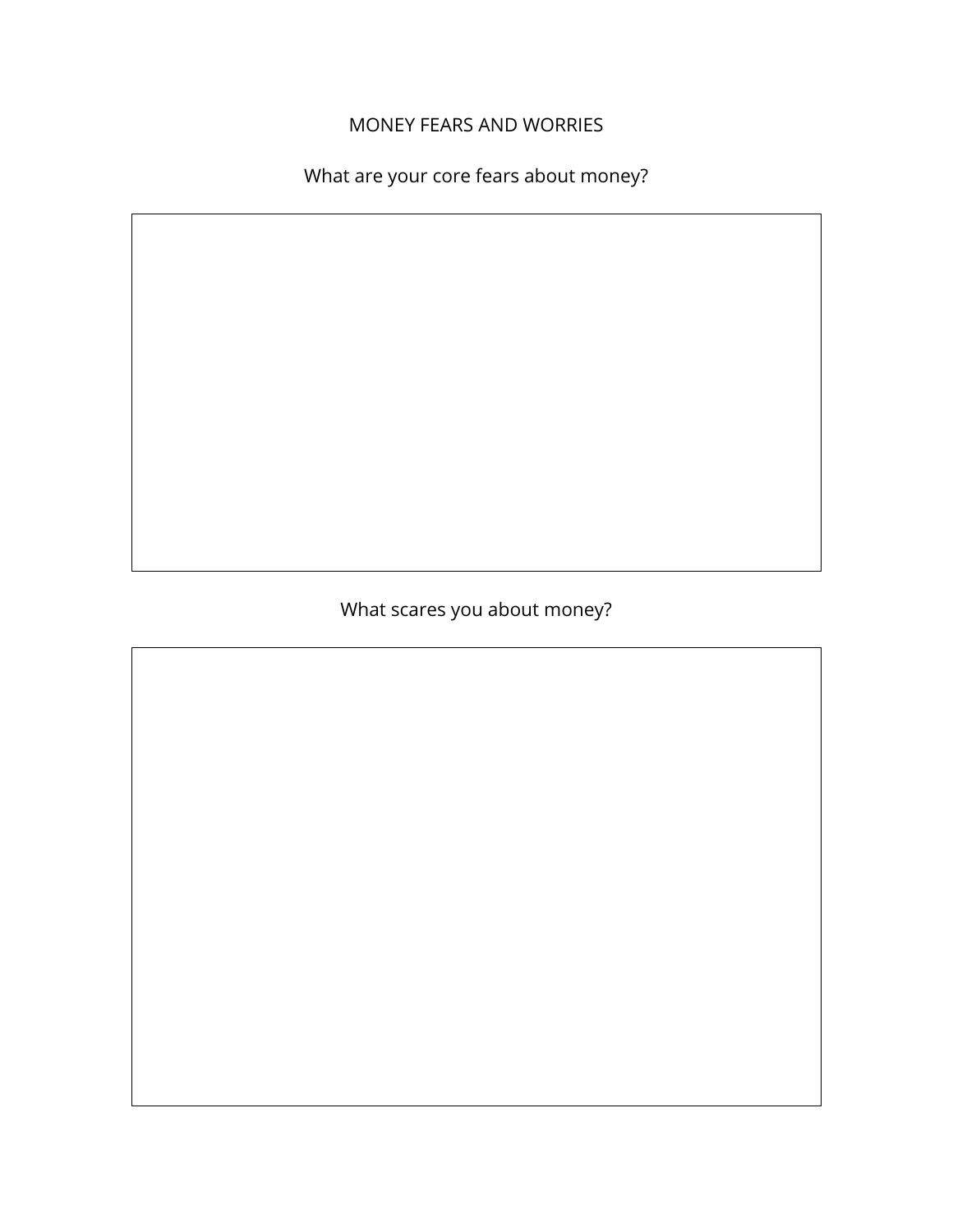Where you think those fears come from?

How could those fears be blocking you, keeping you in limitation, and resistance to receiving money and being successful?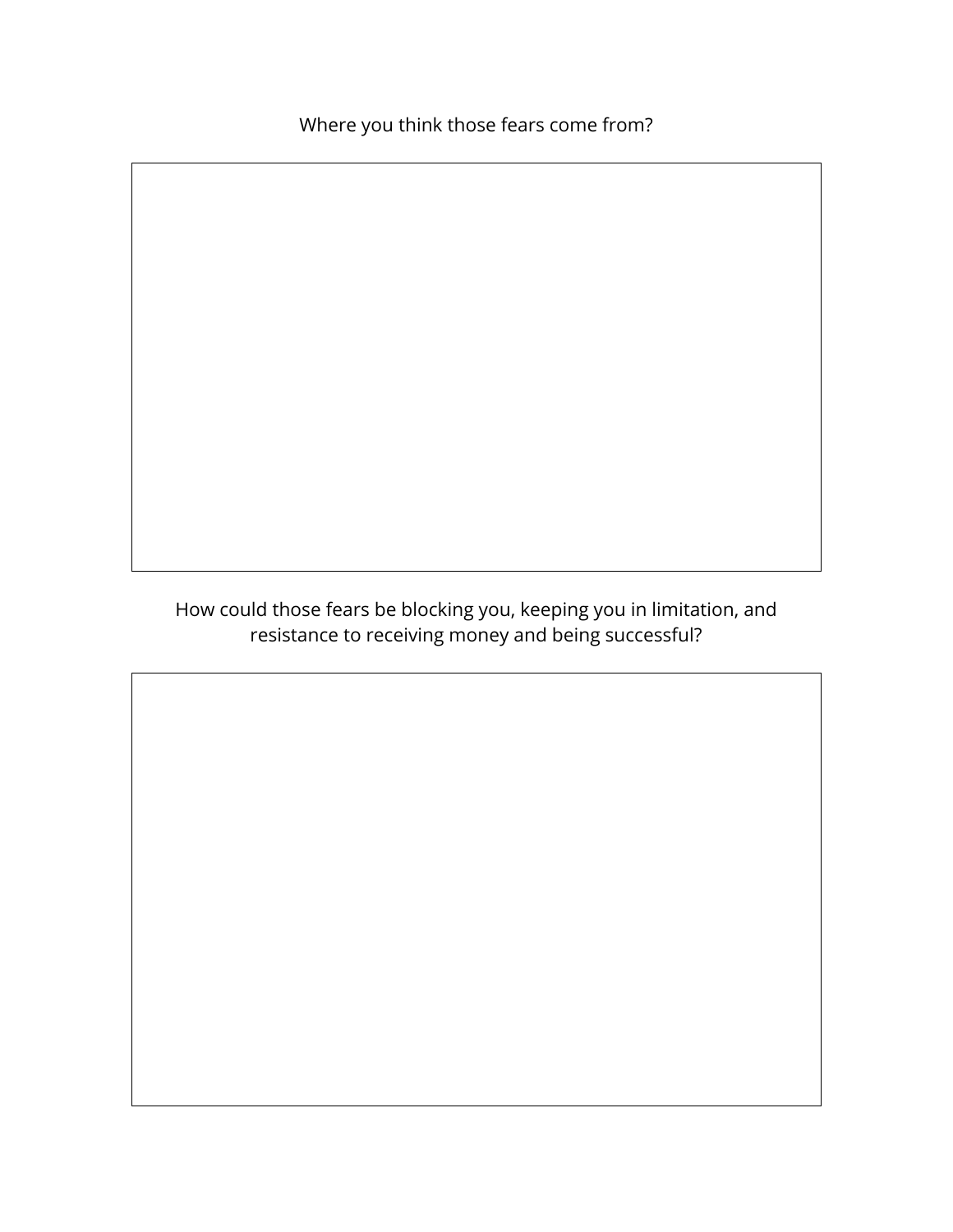Are those fears based in reality?

# How do those fear affect you daily?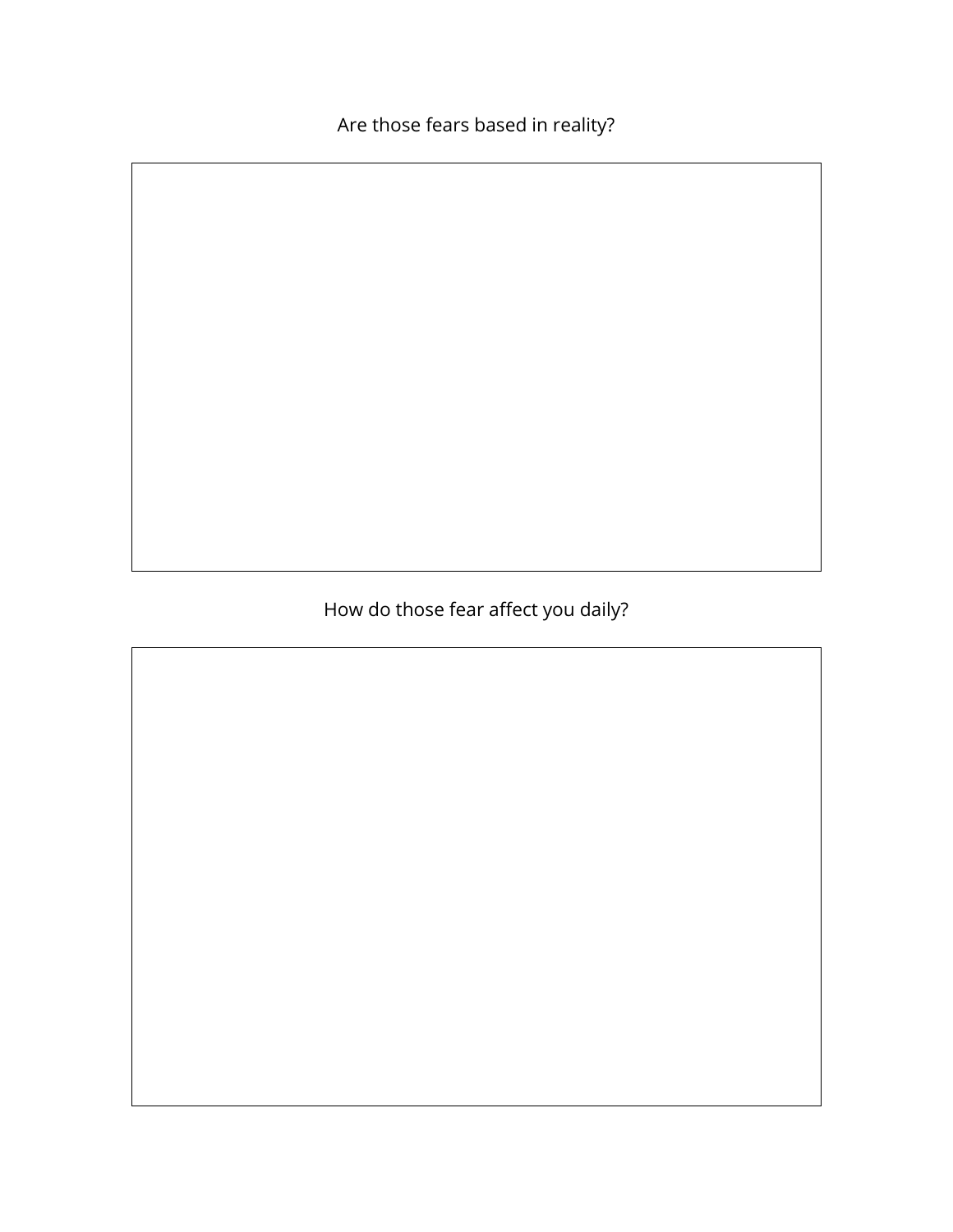What are you worries about money?

## How much time and energy do you spend worrying about money? How does this affect you daily?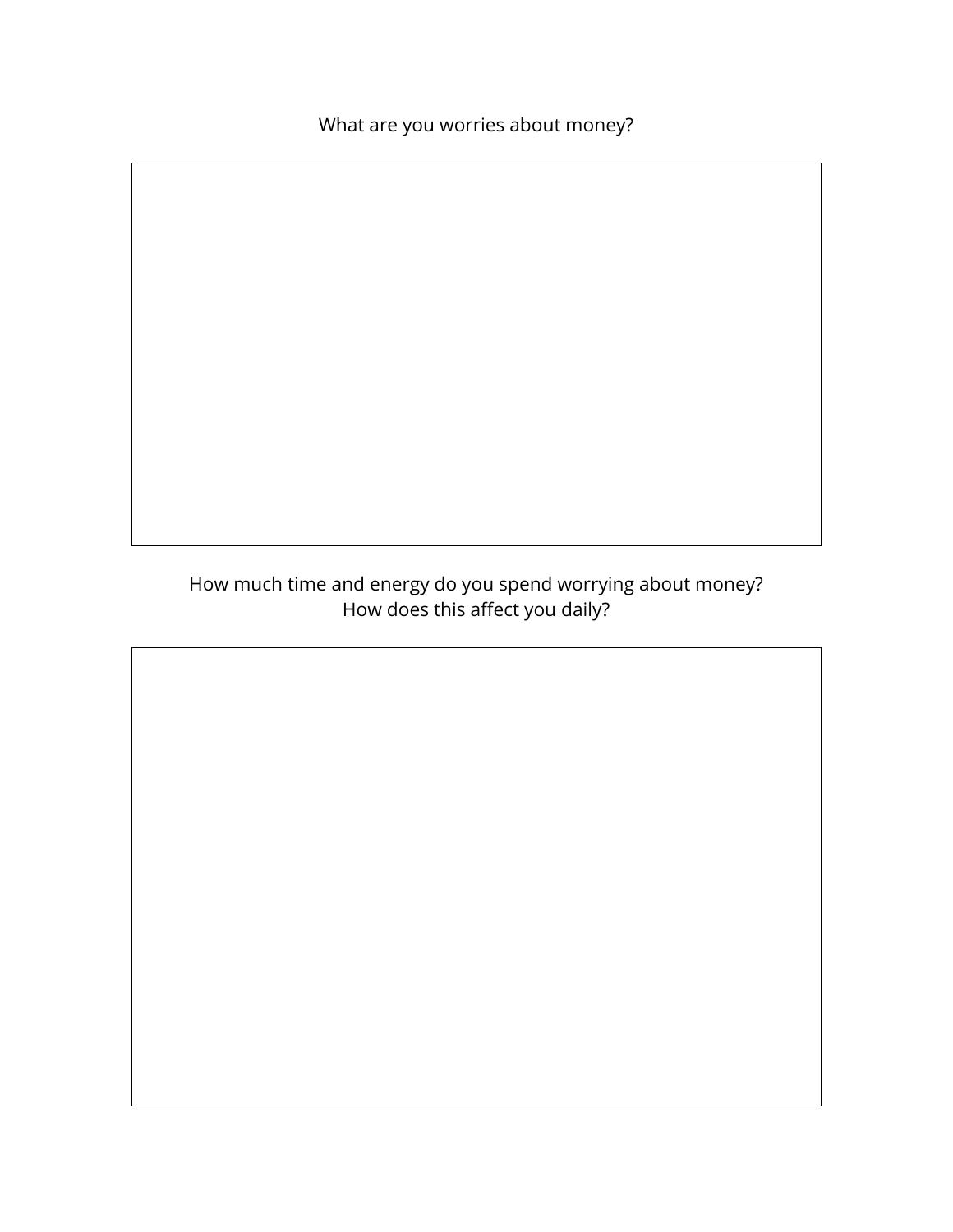## CHEAP (ICK)

# How are you being cheap with yourself?

What desires are you dismissing, putting off, or denying yourself because your thoughts around money?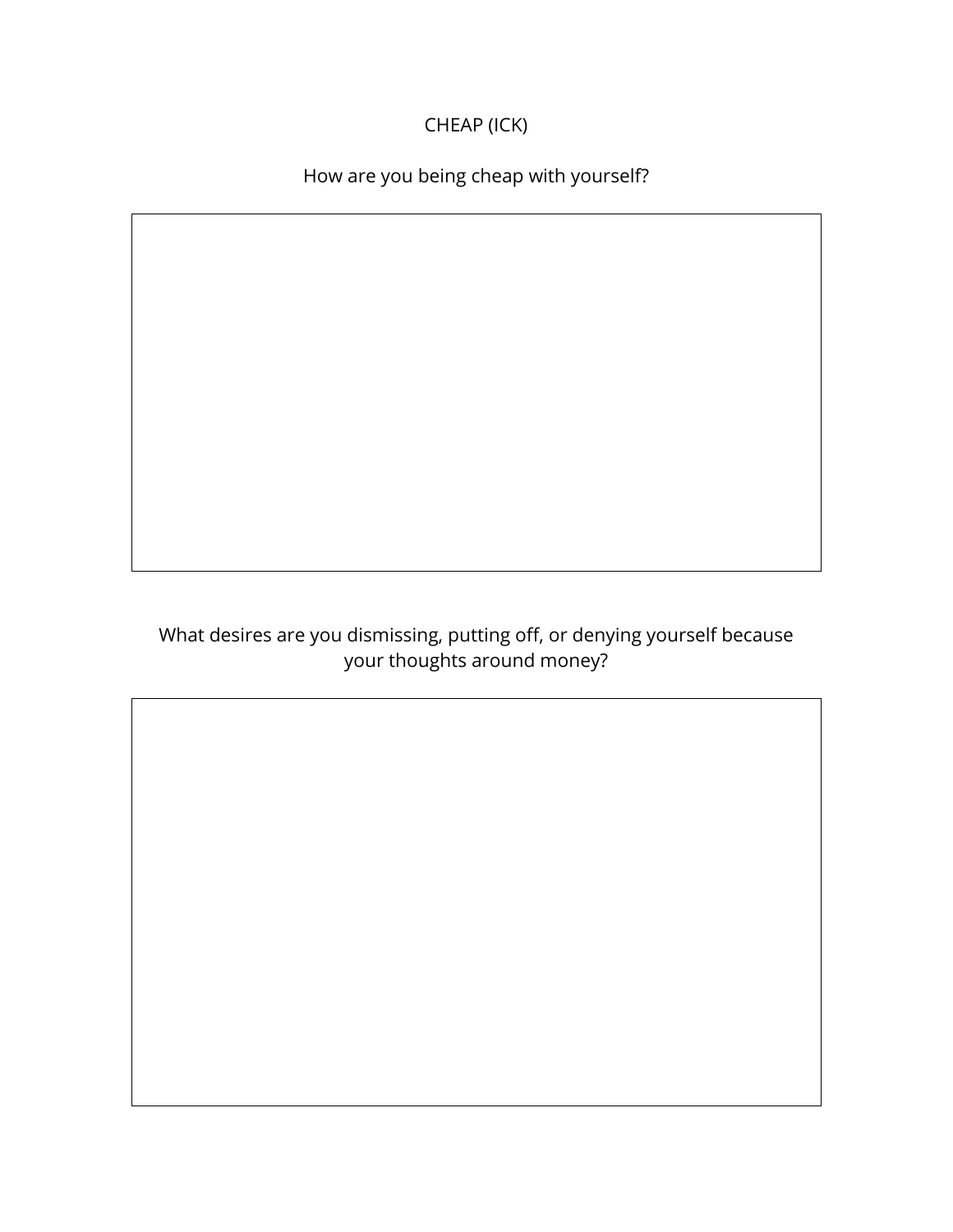## Where are you blocking money from coming into your experience by being cheap?

How are you playing small with the life and business you really desire and know you are meant for?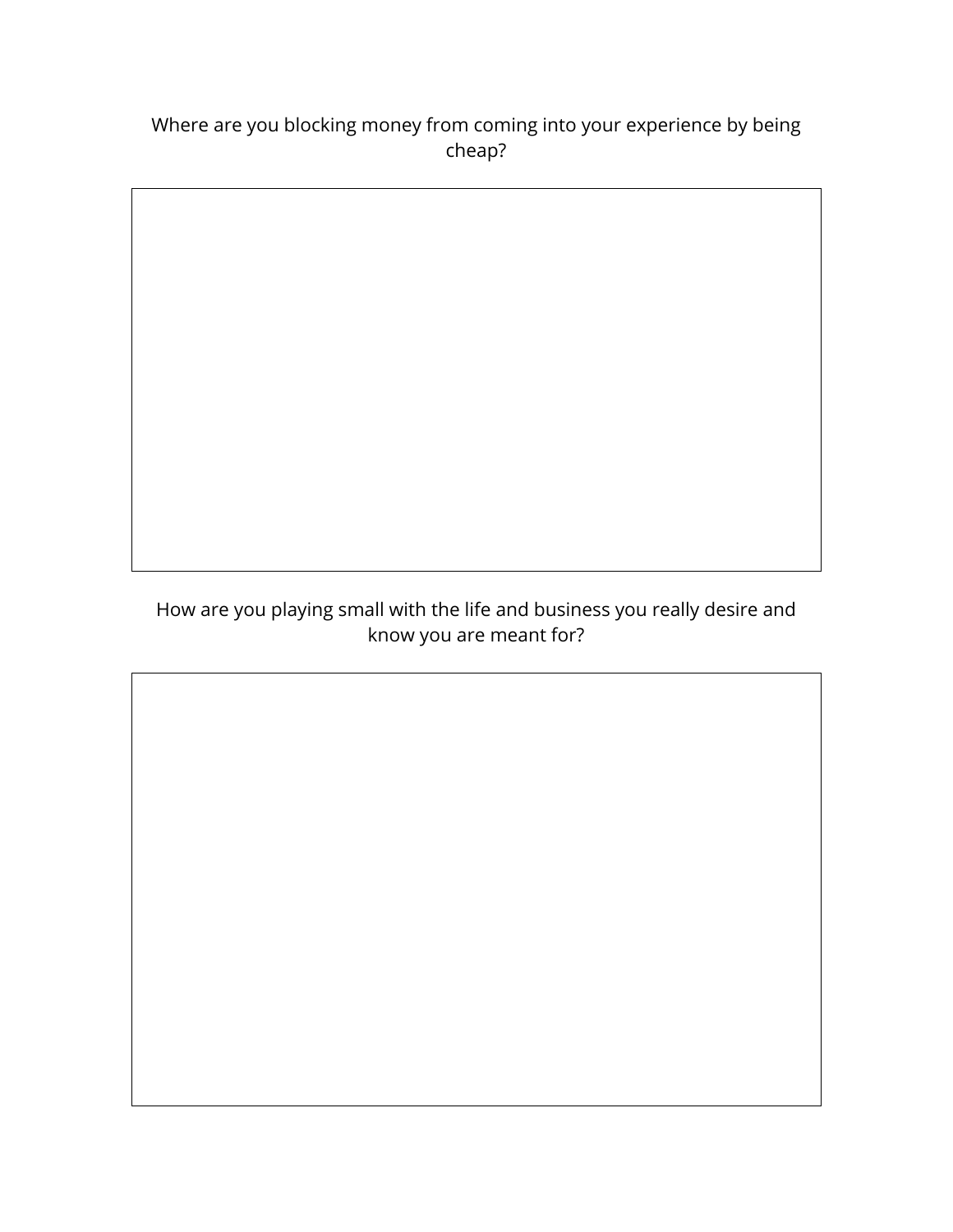In what ways could you stop playing small today, and start playing from an expanding place? What will you life look like?

How are you holding back?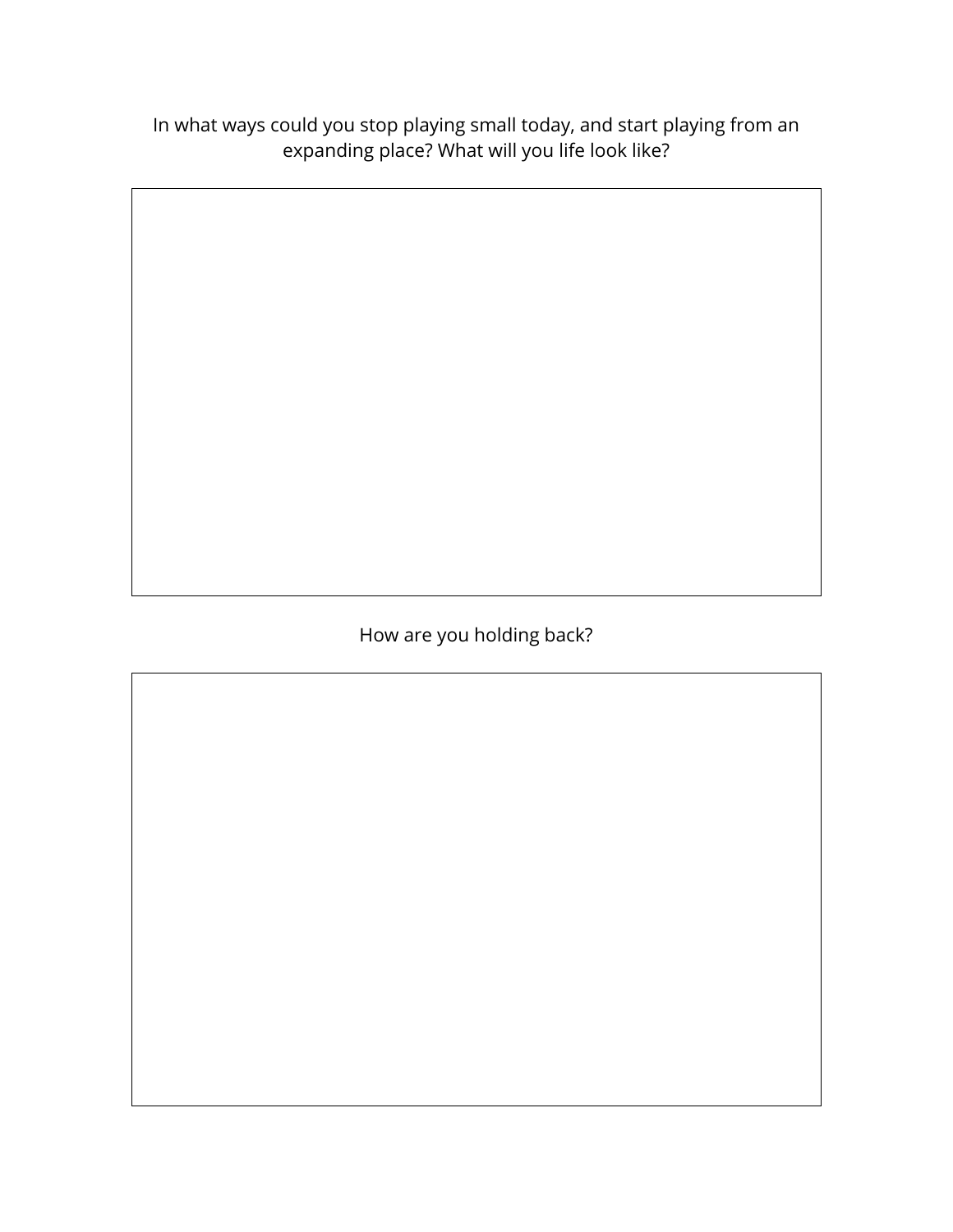Describe the success mindset you desire, and are devoted to integrating.

What have you learnt from the questions above? What are you willing to transform today?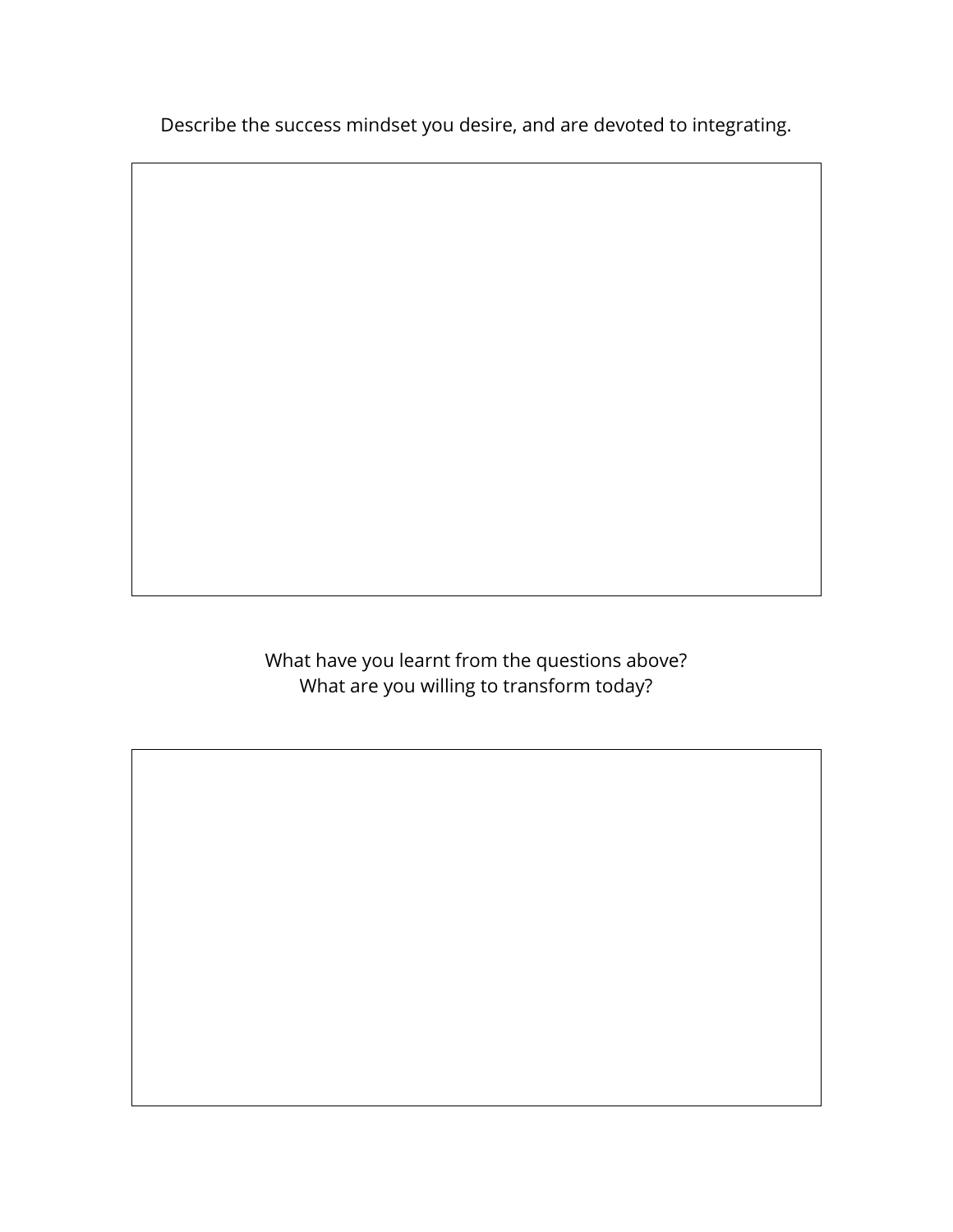#### YOU ARE WORTHY AND POWERFUL

#### You are not only worthy of your visions, mission, desires and dream, they are meant to be birthed through into the world.

Write down your top desires and dreams below.

Write down what you believe and feel your vision and mission are. Please don't concern yourself with nailing this; it is an ever-evolving journey.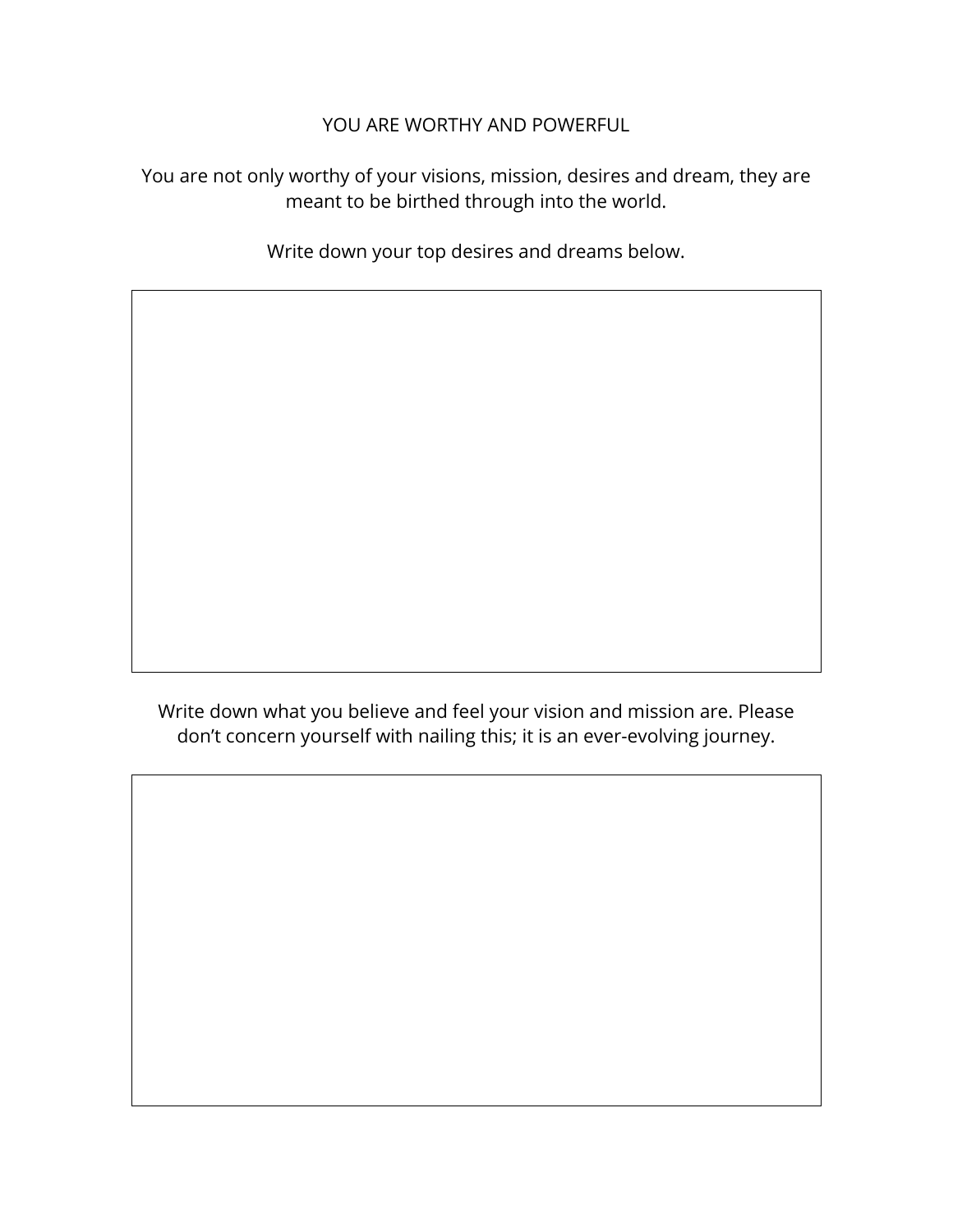#### RICH PEOPLE

The average person has been programmed to by well meaning people to believe rich people acquire wealth through dishonesty and deceit.

In actuality, wealthy people approach money like a child who doesn't understand lack and limitation and honestly believes they can do and create anything.

That's the key here – believe you can be, do, and create anything. Start flipping the switch on the ideas and belief's you hold that rich = (insert your negative thought here)

What did your parents tell you about rich people?

If you come from a wealthy family what did you learn about rich people?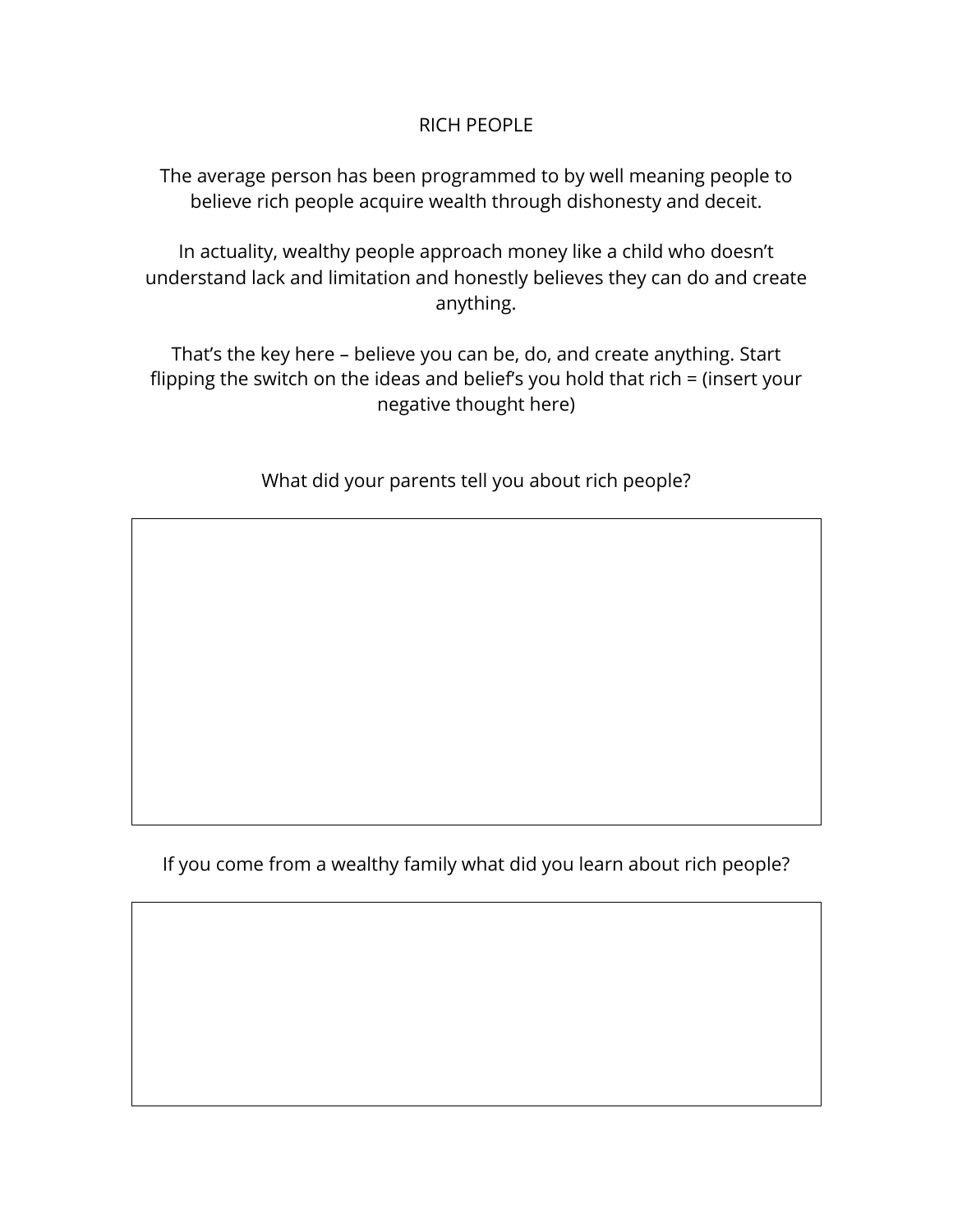#### HARD WORK

We are conditioned to believe that working hard is the only way to increase our money and wealth.

We are lead to believe that the only way of "making" more money is to work more hours, with the exception of raises, bonuses and/or inheritances. The wealthy know big money requires thinking about it in non-linear terms. The wealthy know that money truly comes from them.

If hard work was the secret to success, every construction worker, cocktail waitress would be rich.

So while the middle class approaches money with the mind of an over analytical academic, the world class approaches money like a child who doesn't understand lack and limitation and honestly believes she can do anything.

I do believe in aligned action and devotion when it comes to building, scaling and running a successful business, I also know that 'making' money and truly creating your delicious version of success first comes from your mindset, heartset and soulset first and foremost.

It has nothing do with hard work, hustle, pushing, striving and proving. It all has to do with YOU, your internal state and your state of BEingness.

What are you beliefs around hard work and money?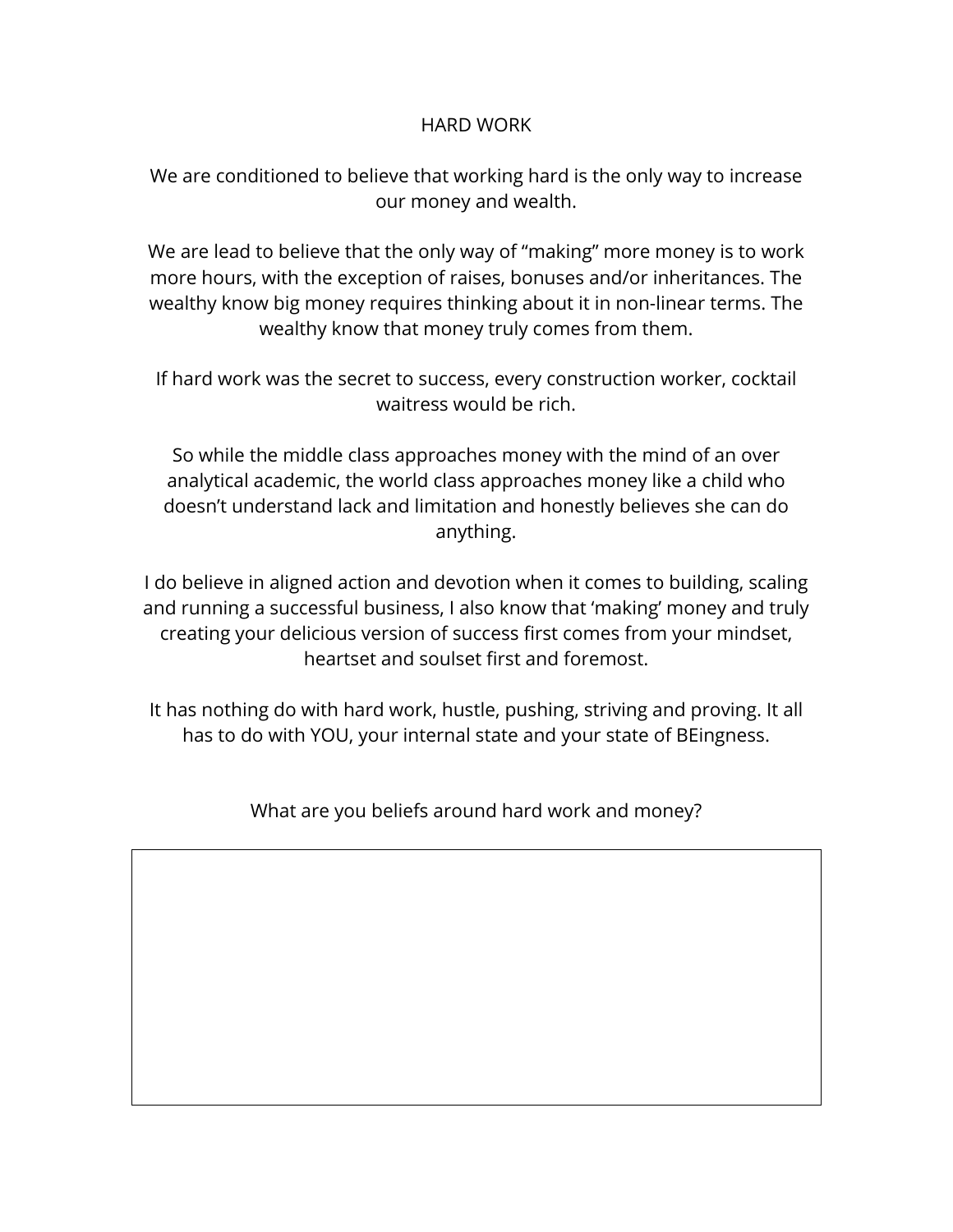#### POSITIVE MONEY STORIES

## What is the positive money story you desire to implement with your new state of awareness?